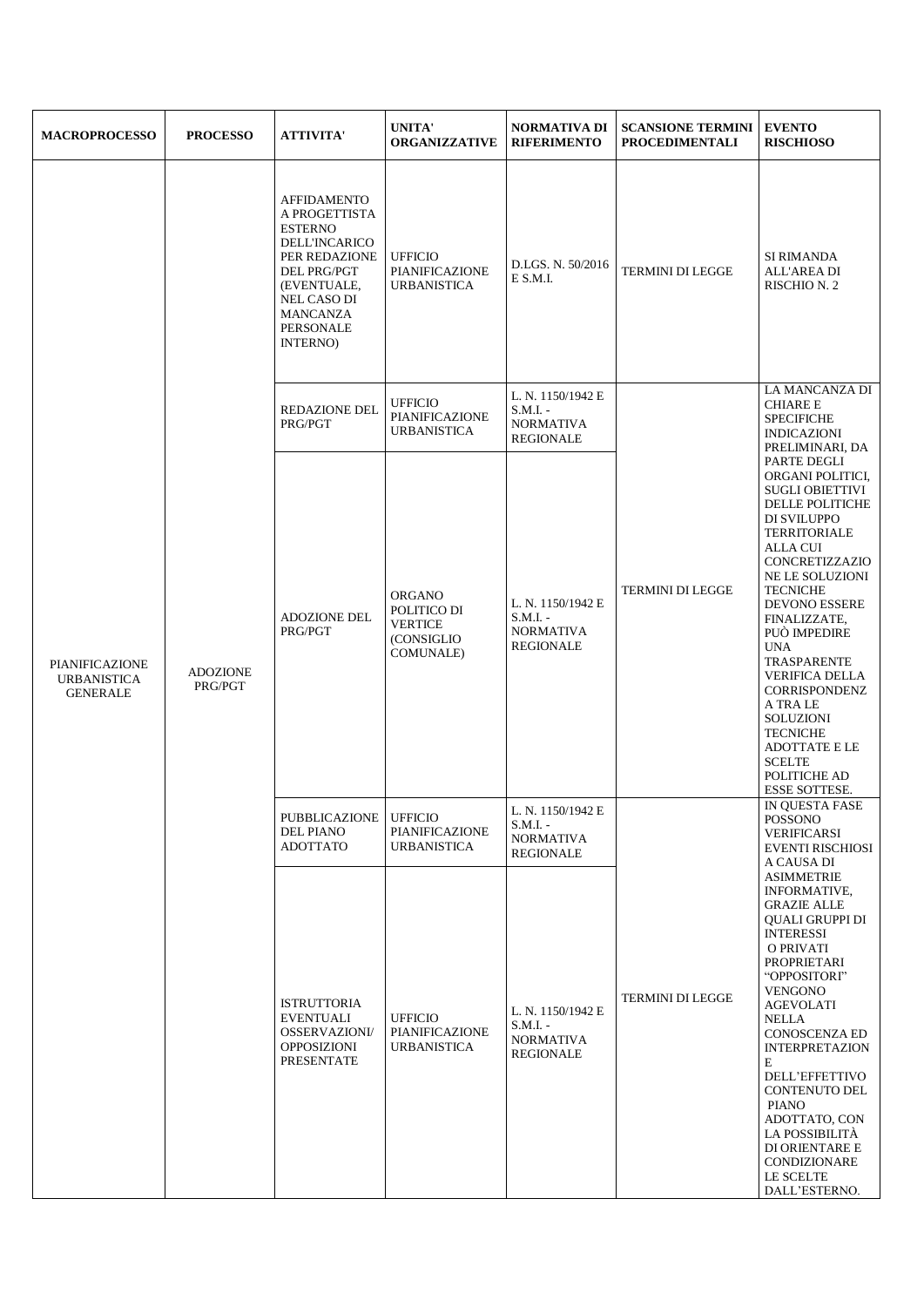|                                      | <b>ELABORAZIONE</b><br>PRG/PGT<br><b>ALL'ESITO</b><br><b>DELL'ISTRUTTO</b><br><b>RIA SULLE</b><br><b>OSSERVAZIONI/</b><br><b>OPPOSIZIONI</b><br><b>PRESENTATE</b>                                                         | <b>UFFICIO</b><br>PIANIFICAZIONE<br><b>URBANISTICA</b>                            | L. N. 1150/1942 E<br>S.M.I. -<br><b>NORMATIVA</b><br>REGIONALE          | <b>TERMINI DI LEGGE</b> |                                                                                                                                                                                                                                                          |
|--------------------------------------|---------------------------------------------------------------------------------------------------------------------------------------------------------------------------------------------------------------------------|-----------------------------------------------------------------------------------|-------------------------------------------------------------------------|-------------------------|----------------------------------------------------------------------------------------------------------------------------------------------------------------------------------------------------------------------------------------------------------|
|                                      | (EVENTUALE)<br><b>RIELABORAZIO</b><br><b>NE DEL PIANO</b><br>PER<br><b>RECEPIMENTO</b><br><b>RISERVE</b><br>REGIONALI                                                                                                     | <b>UFFICIO</b><br>PIANIFICAZIONE<br><b>URBANISTICA</b>                            | L. N. 1150/1942 E<br>$S.M.I. -$<br><b>NORMATIVA</b><br>REGIONALE        | <b>TERMINI DI LEGGE</b> |                                                                                                                                                                                                                                                          |
|                                      | <b>APPROVAZIONE</b><br>DEL PRG/PGT                                                                                                                                                                                        | <b>ORGANO</b><br>POLITICO DI<br><b>VERTICE</b><br>(CONSIGLIO<br><b>COMUNALE</b> ) | L. N. 1150/1942 E<br>$S.M.I. -$<br>NORMATIVA<br><b>REGIONALE</b>        |                         | IN QUESTA FASE,<br><b>IL PRINCIPALE</b><br>RISCHIO È CHE IL<br>PIANO ADOTTATO<br><b>SIA MODIFICATO</b><br><b>CON</b>                                                                                                                                     |
|                                      | <b>TRASMISSIONE</b><br><b>ALLA REGIONE</b><br>PER LA<br><b>DICHIARAZIONE</b><br>DI ESECUTIVITÀ                                                                                                                            | <b>UFFICIO</b><br>PIANIFICAZIONE<br><b>URBANISTICA</b>                            | L. N. 1150/1942 E<br>$S.M.I. -$<br><b>NORMATIVA</b><br><b>REGIONALE</b> | <b>TERMINI DI LEGGE</b> | L'ACCOGLIMENT<br>O DI<br><b>OSSERVAZIONI</b><br>CHE RISULTINO IN<br><b>CONTRASTO CON</b><br><b>GLI INTERESSI</b><br><b>GENERALI DI</b><br><b>TUTELA E</b><br><b>RAZIONALE</b><br>ASSETTO DEL<br>TERRITORIO CUI È<br><b>INFORMATO IL</b><br>PIANO STESSO. |
| <b>VARIANTI</b><br><b>SPECIFICHE</b> | <b>AFFIDAMENTO</b><br>A PROGETTISTA<br><b>ESTERNO</b><br><b>DELL'INCARICO</b><br>PER REDAZIONE<br><b>DELLA</b><br><b>VARIANTE AL</b><br>PRG/PGT<br>(EVENTUALE,<br>NEL CASO DI<br><b>MANCANZA</b><br>PERSONALE<br>INTERNO) | <b>UFFICIO</b><br>PIANIFICAZIONE<br><b>URBANISTICA</b>                            | D.LGS. N. 50/2016<br>E S.M.I.                                           | <b>TERMINI DI LEGGE</b> | <b>SI RIMANDA</b><br><b>ALL'AREA DI</b><br>RISCHIO N. 2                                                                                                                                                                                                  |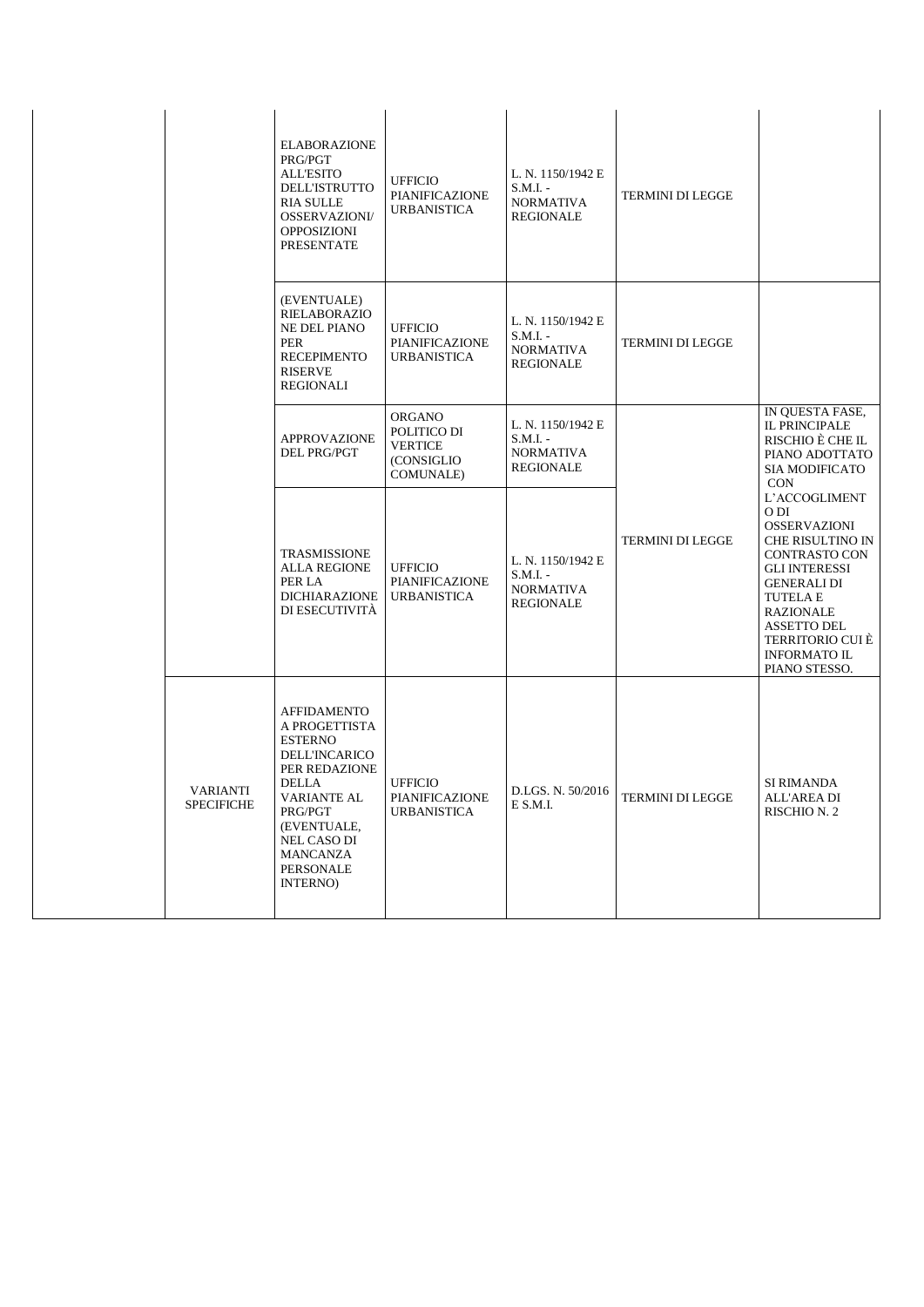| REDAZIONE<br>DELLA<br><b>VARIANTE AL</b><br>PRG/PGT                                  | <b>UFFICIO</b><br>PIANIFICAZIONE<br><b>URBANISTICA</b>                     | L. N. 1150/1942 E<br>$S.M.I. -$<br><b>NORMATIVA</b><br>REGIONALE | TERMINI DI LEGGE | PRESSIONI VOLTE<br>AD ADOTTARE<br><b>MODIFICHE DA</b><br>CUI DERIVI, PER I<br><b>PRIVATI</b><br><b>INTERESSATI, UN</b><br><b>SIGNIFICATIVO</b><br><b>AUMENTO DELLE</b><br>POTESTÀ<br><b>EDIFICATORIE O</b><br><b>DEL</b><br><b>VALORE D'USO</b><br><b>DEGLI IMMOBILI</b><br><b>INTERESSATI. I</b><br>RISCHI CONNESSI<br>A TALI VARIANTI<br>RISULTANO<br>RELATIVI, IN<br>PARTICOLARE:<br>ALLA SCELTA O<br><b>AL MAGGIOR</b><br><b>CONSUMO DEL</b><br><b>SUOLO</b><br><b>FINALIZZATI A</b><br>PROCURARE UN<br><b>INDEBITO</b><br>VANTAGGIO AI<br>DESTINATARI DEL<br><b>PROVVEDIMENTO</b><br>; ALLA POSSIBILE<br>DISPARITÀ DI<br><b>TRATTAMENTO</b><br>TRA DIVERSI<br>OPERATORI;<br>ALLA<br>SOTTOSTIMA DEL<br><b>MAGGIOR</b><br><b>VALORE</b><br><b>GENERATO</b><br><b>DALLA</b><br>VARIANTE. |
|--------------------------------------------------------------------------------------|----------------------------------------------------------------------------|------------------------------------------------------------------|------------------|--------------------------------------------------------------------------------------------------------------------------------------------------------------------------------------------------------------------------------------------------------------------------------------------------------------------------------------------------------------------------------------------------------------------------------------------------------------------------------------------------------------------------------------------------------------------------------------------------------------------------------------------------------------------------------------------------------------------------------------------------------------------------------------------|
| <b>ADOZIONE</b><br>DELLA<br><b>VARIANE AL</b><br>PRG/PGT                             | ORGANO<br>POLITICO DI<br><b>VERTICE</b><br>(CONSIGLIO<br><b>COMUNALE</b> ) | L. N. 1150/1942 E<br>$S.M.I. -$<br><b>NORMATIVA</b><br>REGIONALE |                  |                                                                                                                                                                                                                                                                                                                                                                                                                                                                                                                                                                                                                                                                                                                                                                                            |
| PUBBLICAZIONE<br><b>DELLA</b><br><b>VARIANTE</b><br>ADOTTATA                         | <b>UFFICIO</b><br>PIANIFICAZIONE<br>URBANISTICA                            | L. N. 1150/1942 E<br>$S.M.I. -$<br><b>NORMATIVA</b><br>REGIONALE |                  |                                                                                                                                                                                                                                                                                                                                                                                                                                                                                                                                                                                                                                                                                                                                                                                            |
| <b>ISTRUTTORIA</b><br>EVENTUALI<br><b>OSSERVAZIONI/</b><br>OPPOSIZIONI<br>PRESENTATE | <b>UFFICIO</b><br>PIANIFICAZIONE<br><b>URBANISTICA</b>                     | L. N. 1150/1942 E<br>$S.M.I. -$<br><b>NORMATIVA</b><br>REGIONALE | TERMINI DI LEGGE |                                                                                                                                                                                                                                                                                                                                                                                                                                                                                                                                                                                                                                                                                                                                                                                            |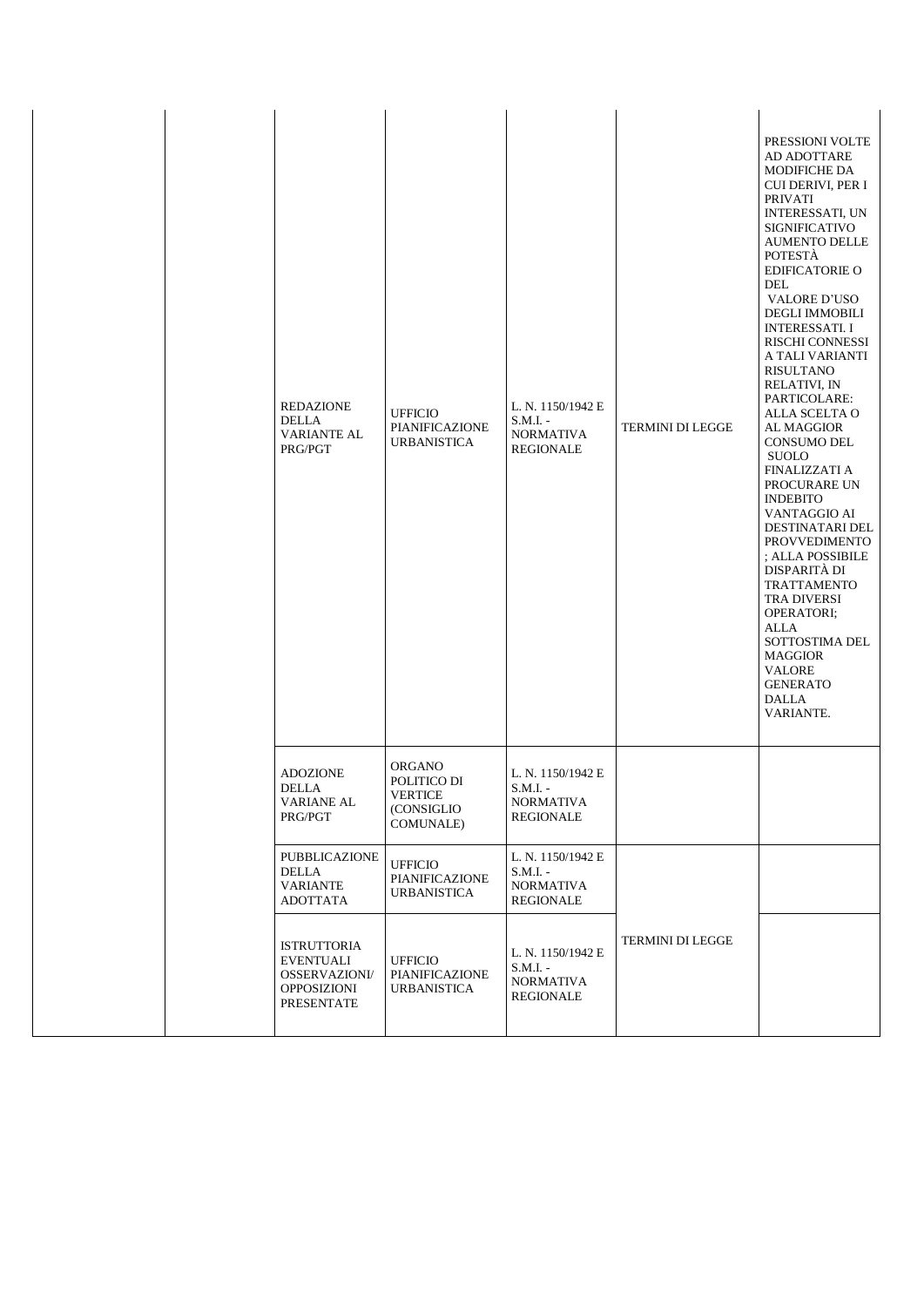|                                                           |                                                                    | <b>ELABORAZIONE</b><br><b>DELLA</b><br><b>VARIANTE</b><br><b>ALL'ESITO</b><br><b>DELL'ISTRUTTO</b><br><b>RIA SULLE</b><br><b>OSSERVAZIONI/</b><br><b>OPPOSIZIONI</b><br><b>PRESENTATE</b> | <b>UFFICIO</b><br>PIANIFICAZIONE<br><b>URBANISTICA</b>                            | L. N. 1150/1942 E<br>$S.M.I. -$<br><b>NORMATIVA</b><br>REGIONALE              | TERMINI DI LEGGE                       |                                                                                                                                                                                                                                                                                     |
|-----------------------------------------------------------|--------------------------------------------------------------------|-------------------------------------------------------------------------------------------------------------------------------------------------------------------------------------------|-----------------------------------------------------------------------------------|-------------------------------------------------------------------------------|----------------------------------------|-------------------------------------------------------------------------------------------------------------------------------------------------------------------------------------------------------------------------------------------------------------------------------------|
|                                                           |                                                                    | (EVENTUALE)<br><b>RIELABORAZIO</b><br><b>NE DELLA</b><br><b>VARIANTE PER</b><br><b>RECEPIMENTO</b><br><b>RISERVE</b><br><b>REGIONALI</b>                                                  | <b>UFFICIO</b><br>PIANIFICAZIONE<br><b>URBANISTICA</b>                            | L. N. 1150/1942 E<br>S.M.I. -<br><b>NORMATIVA</b><br>REGIONALE                | TERMINI DI LEGGE                       |                                                                                                                                                                                                                                                                                     |
|                                                           |                                                                    | <b>APPROVAZIONE</b><br><b>DELLA</b><br><b>VARIANTE</b>                                                                                                                                    | <b>ORGANO</b><br>POLITICO DI<br><b>VERTICE</b><br>(CONSIGLIO<br><b>COMUNALE</b> ) | L. N. 1150/1942 E<br>$S.M.I. -$<br><b>NORMATIVA</b><br>REGIONALE              |                                        | IN QUESTA FASE,<br><b>IL PRINCIPALE</b><br>RISCHIO È CHE LA<br><b>VARIANTE SIA</b><br><b>ADOTTATA SIA</b><br><b>MODIFICATA CON</b>                                                                                                                                                  |
|                                                           |                                                                    | <b>TRASMISSIONE</b><br><b>ALLA REGIONE</b><br>PER LA<br><b>DICHIARAZIONE</b><br>DI ESECUTIVITÀ                                                                                            | <b>UFFICIO</b><br>PIANIFICAZIONE<br><b>URBANISTICA</b>                            | L. N. 1150/1942 E<br>$S.M.I. -$<br><b>NORMATIVA</b><br><b>REGIONALE</b>       | TERMINI DI LEGGE                       | L'ACCOGLIMENT<br>O DI<br><b>OSSERVAZIONI</b><br><b>CHE RISULTINO IN</b><br><b>CONTRASTO CON</b><br><b>GLI INTERESSI</b><br><b>GENERALI DI</b><br><b>TUTELA E</b><br><b>RAZIONALE</b><br><b>ASSETTO DEL</b><br>TERRITORIO CUI È<br><b>INFORMATA LA</b><br><b>VARIANTE</b><br>STESSA. |
|                                                           |                                                                    | LA LORO<br>ADOZIONE È<br>UNA FACOLTÀ<br>PER IL COMUNE;<br><b>POSSONO</b><br>VARIARE LE<br>PREVISIONI DEL<br><b>PRG</b>                                                                    | CONSIGLIO<br><b>COMUNALE</b>                                                      | L. 865/1971 ART.<br>27 E<br>NORMATIVA<br><b>REGIONALE</b>                     |                                        |                                                                                                                                                                                                                                                                                     |
| PIANIFICAZIONE<br><b>URBANISTICA</b><br><b>ATTUATTIVA</b> | PIANO PER GLI<br><b>INSEDIAMENTI</b><br><b>PRODUTTIVI</b><br>(PIP) | <b>ADOZIONE DEL</b><br>PIANO CON<br><b>DELIBERA</b><br>CONSIGLIARE,<br><b>PREVIA</b><br><b>AUTORIZZAZIO</b><br>NE REGIONALE                                                               | UFFICIO TECNICO,<br><b>CONSIGLIO</b><br><b>COMUNALE E</b><br><b>REGIONE</b>       | L. 865/1971 ART.<br>27, L. 167/1962 E<br><b>NORMATIVA</b><br><b>REGIONALE</b> |                                        | <b>PREVISIONE</b><br>DI<br>PIANI<br>"PERSONALIZZATI<br>" O AFFIDAMENTO<br><b>DELLA</b><br>LORO<br><b>REDAZIONE</b><br>IN<br>CONTRASTO CON<br>LE NORME DEL<br>D.LGS. 50/2016                                                                                                         |
|                                                           |                                                                    | PUBBLICAZIONE<br><b>ALL'ALBO</b><br>PRETORIO E<br><b>DEPOSITO</b><br><b>ELABORATI</b><br><b>GRAFICI NELLA</b><br><b>SEGRETERIA</b><br><b>COMUNALE</b>                                     | <b>UFFICIO TECNICO</b><br>E PROTOCOLLO                                            | L. 865/1971 ART.<br>27 E<br><b>NORMATIVA</b><br><b>REGIONALE</b>              | 10<br><b>GIORNI</b><br><b>DEPOSITO</b> | DI MANCATA<br>PUBBLICAZIONE<br><b>DELLA</b><br><b>COMUNICAZIONE</b><br><b>AVVENUTO</b><br>DI<br><b>DEPOSITO</b>                                                                                                                                                                     |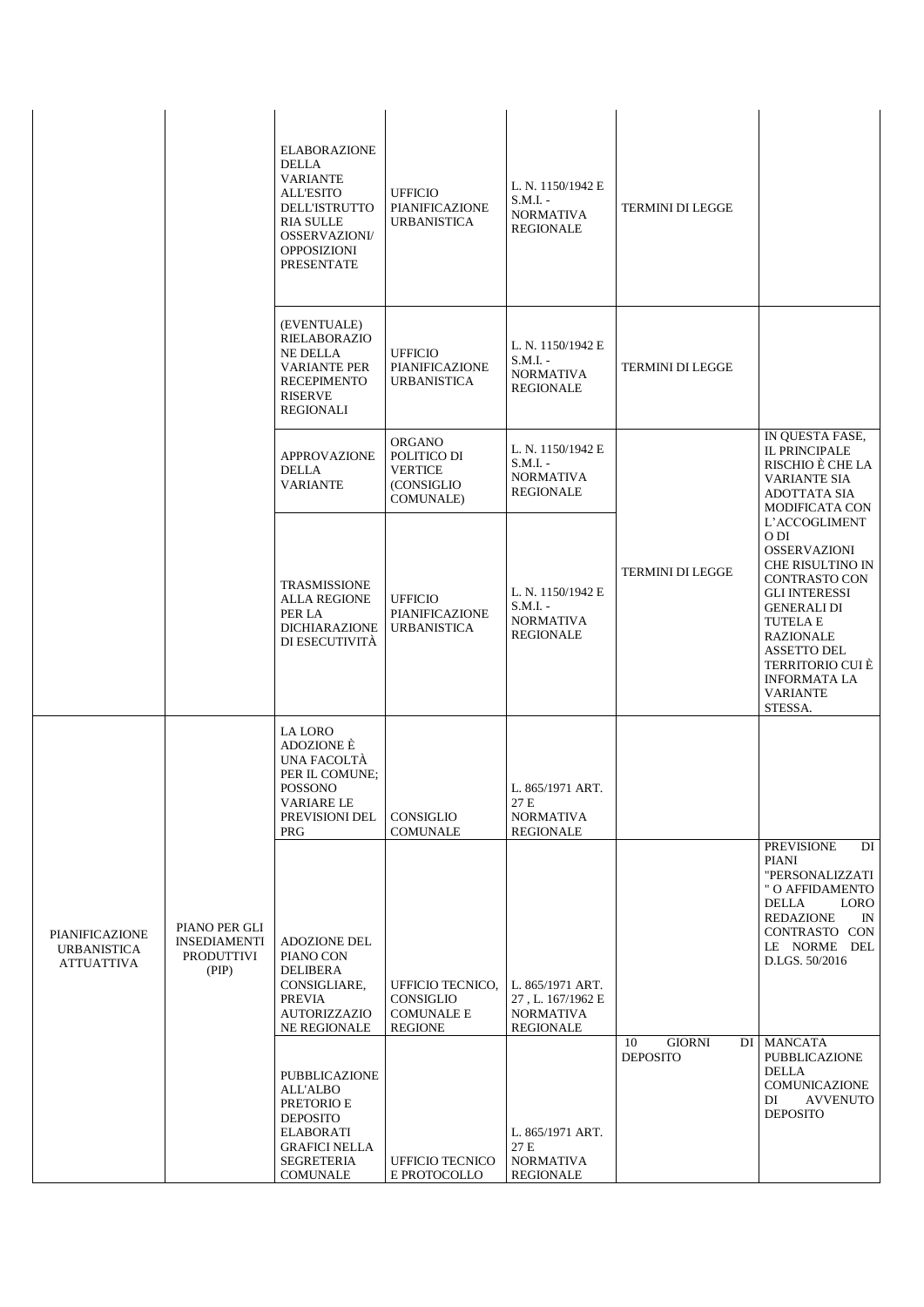| <b>RICEZIONE</b><br>OPPOSIZIONI AL<br>PIP DA PARTE<br><b>DEI PRIVATI</b>                                                                                                                                                                   | <b>UFFICIO TECNICO</b><br>E PROTOCOLLO                   | L. 865/1971 ART.<br>27 E<br><b>NORMATIVA</b><br>REGIONALE                        | 20<br>GIORNI<br><b>DISPOSIZIONE</b><br>DEI<br>PRIVATI<br>PER<br>LA<br><b>PRESENTAZIONE</b><br>DI<br>OPPOSIZIONI<br>DECORRENTI DAI 10<br>DI DEPOSITO | A   OCCULTAMENTO<br><b>ATTI</b><br>DI<br><b>OPPOSIZIONE</b>                                        |
|--------------------------------------------------------------------------------------------------------------------------------------------------------------------------------------------------------------------------------------------|----------------------------------------------------------|----------------------------------------------------------------------------------|-----------------------------------------------------------------------------------------------------------------------------------------------------|----------------------------------------------------------------------------------------------------|
| <b>APPROVAZIONE</b><br>DEL PIANO DA<br>PARTE DEL<br>CONSIGLIO<br>COMUNALE,<br><b>RECEPENDO O</b><br>MENO LE<br><b>OSSERVAZIONI</b><br><b>DEI PRIVATI</b>                                                                                   | CONSIGLIO<br><b>COMUNALE E</b><br><b>UFFICIO TECNICO</b> | L. 865/1971 ART.<br>27 E L. 47/1985<br>ART 24 E<br><b>NORMATIVA</b><br>REGIONALE | VALIDITÀ<br><b>PER</b><br>10<br><b>ANNI</b>                                                                                                         | <b>ILLEGITTIMITÀ</b><br>DEL<br>RECEPIMENTO O<br><b>DELLE</b><br><b>MENO</b><br><b>OSSERVAZIONI</b> |
| <b>COMUNICAZION</b><br>E ALLA<br><b>REGIONE DI</b><br><b>COPIA DEL PIP:</b><br><b>SULLE</b><br><b>EVENTUALI</b><br><b>OSSERVAZIONI</b><br>PRESENTATE IL<br><b>COMUNE DEVE</b><br><b>ESPRIMERSI IN</b><br><b>MANIERA</b><br><b>PUNTUALE</b> | <b>UFFICI</b>                                            | L. 47/1985 ART<br>24 E<br><b>NORMATIVA</b><br><b>REGIONALE</b>                   | <b>GIORNI</b><br>60<br>DALL'ADOZIONE                                                                                                                | <b>MANCATA</b><br><b>TRASMISIONE</b>                                                               |
| PUBBLICAZIONE<br>ED ENTRATA IN<br><b>VIGORE</b>                                                                                                                                                                                            | <b>UFFICO</b><br>PUBBLICAZIONI                           |                                                                                  |                                                                                                                                                     |                                                                                                    |
| <b>ATTUAZIONE</b><br>PIP                                                                                                                                                                                                                   | <b>UFFICIO TECNICO</b>                                   |                                                                                  |                                                                                                                                                     |                                                                                                    |
| 1.ACQUISIZIONE<br><b>TERRENI</b><br><b>MEDIANTE</b><br><b>ESPROPRIO O</b><br><b>CESSIONE</b><br><b>BONARIA</b>                                                                                                                             |                                                          | DPR 327/2001,<br><b>NORMATIVA</b><br><b>REGIONALE E</b><br><b>COMUNALE</b>       |                                                                                                                                                     | <b>VEDESI</b><br>RISCHI<br><b>LEGATI A QUESTE</b><br><b>PROCEDURE</b>                              |
| 2.<br>REALIZZAZIONE<br><b>DA PARTE DEL</b><br><b>COMUNE DELLE</b><br>OPERE DI<br><b>URBANIZZAZIO</b><br>NE PRIMARIA E<br>SECONDARIA                                                                                                        |                                                          | DPR 380/2001 E<br>NORMATIVA<br><b>REGIONALE E</b><br><b>COMUNALE</b>             |                                                                                                                                                     | RISCHI<br>VEDESI<br><b>LEGATI A QUESTE</b><br><b>PROCEDURE</b>                                     |
| 3. CESSIONE<br>DELLE AREE IN<br>PROPRIETÀ O IN<br><b>DIRITTO DI</b><br><b>SUPERFICIE</b>                                                                                                                                                   |                                                          | ART. 27 L.<br>865/1971 E<br>NORMATIVA<br><b>REGIONALE E</b><br><b>COMUNALE</b>   |                                                                                                                                                     | RISCHI<br>VEDESI<br>LEGATI A QUESTE<br><b>PROCEDURE</b>                                            |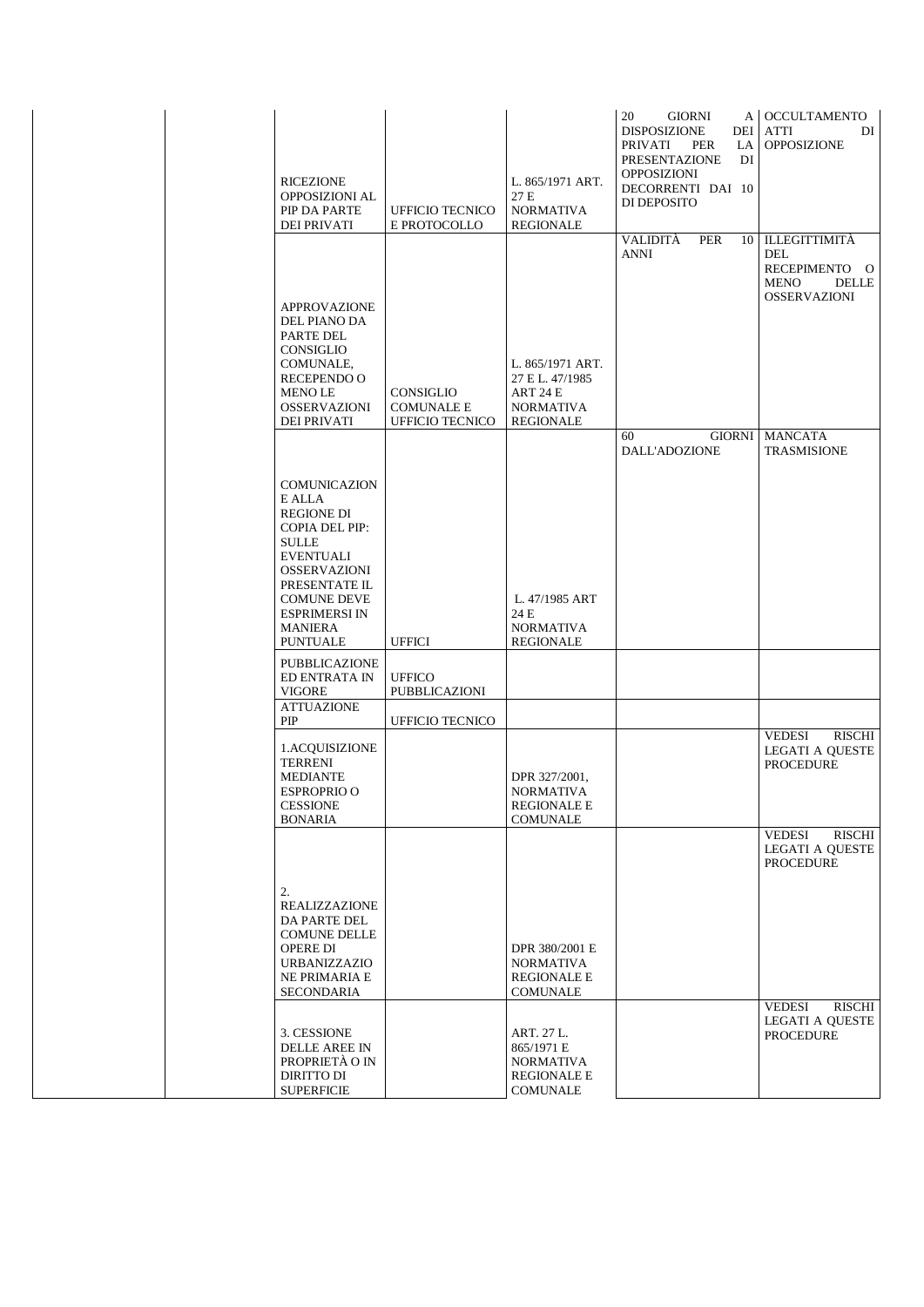|                                                          | 1) INTERPELLO<br>RIVOLTO A<br>TUTTI I<br>PROPRIETARI<br><b>POTENZIALMEN</b><br><b>TE INTERESSATI</b><br><b>DALL'INIZIATIV</b><br>A DI<br>LOTTIZZAZIONE<br>2)<br>PRESENTAZION<br>E DI ISTANZA<br>DA PARTE DEL<br>75% DELLE<br><b>PROPRIETÀ</b>                                                                                                                                                  | <b>PRIVATO</b> |                                                                                                                                      | <b>INDEBITE</b><br>PRESSIONI DI<br><b>INTERESSI</b><br>PARTICOLARISTIC<br>I: MANCATA<br><b>COERENZA CON</b>                                                                                                                                                                                                                                                                                 |
|----------------------------------------------------------|------------------------------------------------------------------------------------------------------------------------------------------------------------------------------------------------------------------------------------------------------------------------------------------------------------------------------------------------------------------------------------------------|----------------|--------------------------------------------------------------------------------------------------------------------------------------|---------------------------------------------------------------------------------------------------------------------------------------------------------------------------------------------------------------------------------------------------------------------------------------------------------------------------------------------------------------------------------------------|
| PIANI DI<br>LOTTIZZAZIONE                                | <b>INTERESSATE</b><br><b>CONTENENTE IL</b><br>PROGETTO DEL<br>PIANO DI<br>LOTTIZZAZIONE<br>E L'ATTO<br>UNILATERALE<br><b>D'OBBLIGO</b>                                                                                                                                                                                                                                                         | AREA TECNICA   | <b>TESTO UNICO</b><br><b>SULL'EDILIZIA-</b><br>DPR3 80/2001 -<br>LEGGI<br><b>REGIONALI-</b><br><b>REGOLAMENTO</b><br><b>COMUNALE</b> | <b>IL PIANO</b><br><b>GENERALE (E CON</b><br>LA LEGGE), CHE SI<br>TRADUCE IN USO<br><b>IMPROPRIO DEL</b><br><b>SUOLO E DELLE</b><br><b>RISORSE</b><br>NATURALI.                                                                                                                                                                                                                             |
| DI INIZIATIVA<br>PRIVATA IN<br>PRESENZA DI<br><b>PRG</b> | ATTO<br><b>UNILATERALE</b><br>D'OBBLIGO CON<br><b>IMPEGNO DI</b><br><b>REPERIRE LE</b><br>AREE PER LA<br>REALIZZAZIONE<br>DI OPERE DI<br><b>URBANIZZAZIO</b><br><b>NE PRIMARIA E</b><br>SECONDARIA, E<br>A<br><b>CORRISPONDER</b><br>ЕIL<br>CONTRIBUTO DI<br>COSTRUZIONE<br>AL COMUNE<br>PER LA<br>REALIZZAZIONE<br>COMPLETA<br><b>DELL'URBANIZZ</b><br>AZIONE<br>PRIMARIA E<br><b>SECONDA</b> |                |                                                                                                                                      | NON CORRETTA,<br>NON ADEGUATA<br>O NON<br><b>AGGIORNATA</b><br>COMMISURAZION<br>E DEGLI "ONERI"<br>DOVUTI,<br><b>RISPETTO</b><br>ALL'INTERVENTO<br><b>EDILIZIO DA</b><br>REALIZZARE, AL<br><b>FINE DI FAVORIRE</b><br><b>EVENTUALI</b><br><b>SOGGETTI</b><br><b>INTERESSATI</b> ;<br><b>MANCATO</b><br><b>INSERIMENTO DI</b><br>OBBLIGHI DI<br>GARANZIA O<br>SANZIONI AL FINE<br>DI FAVORIR |
|                                                          |                                                                                                                                                                                                                                                                                                                                                                                                | AREA TECNICA   | <b>TESTO UNICO</b><br><b>SULL'EDILIZIA-</b><br>DPR3 80/2001 -<br>LEGGI<br><b>REGIONALI-</b><br>REGOLAMENTO<br>COMUNALE               |                                                                                                                                                                                                                                                                                                                                                                                             |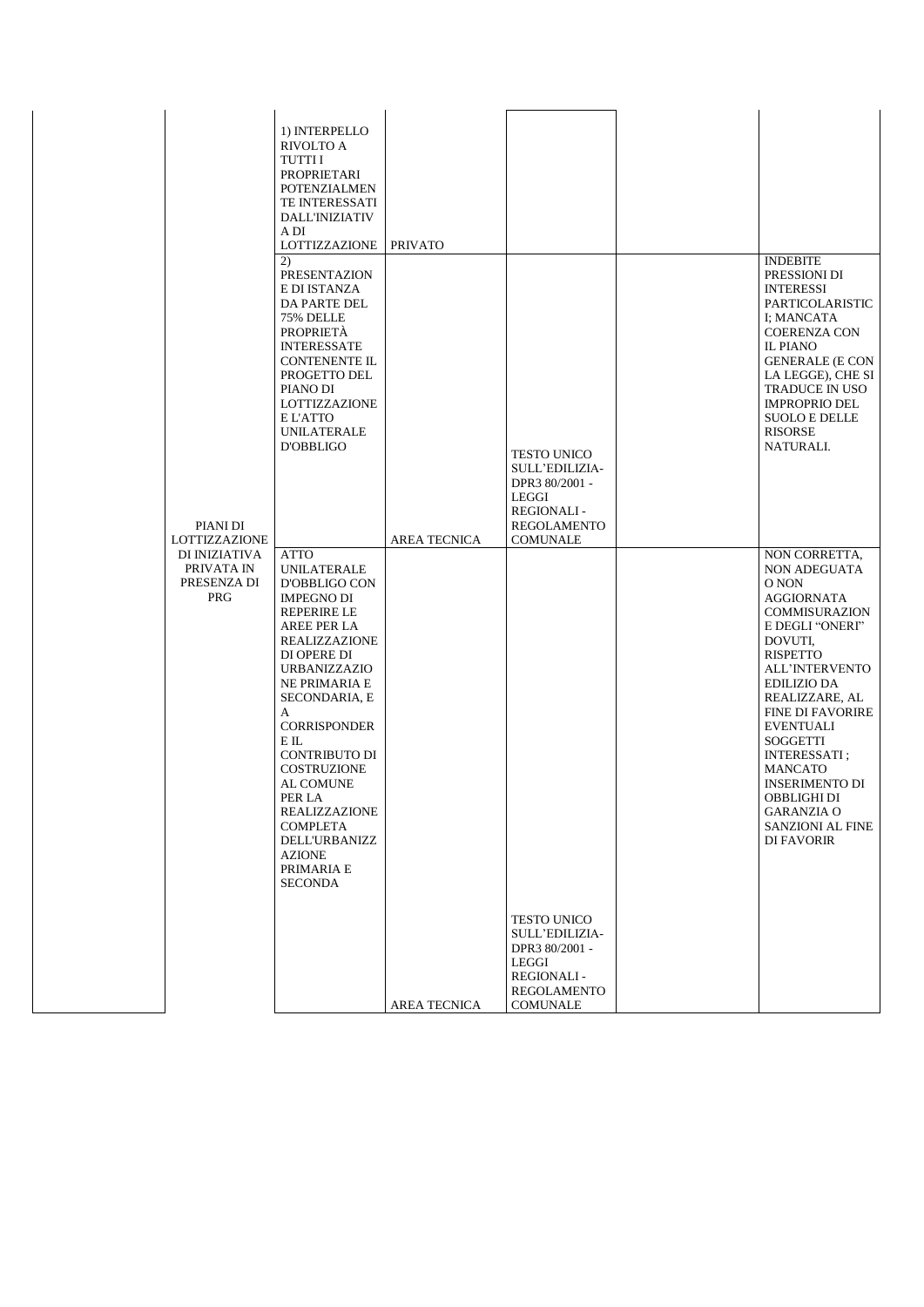| 3) AVVIO DEL<br><b>PROCEDIMENTO</b><br><b>AMMINISTRATI</b><br>VO:<br><b>ISTRUTTORIA</b><br>PRELIMINARE<br><b>CON ESAME</b><br><b>DELL'ISTANZA</b><br><b>NEI SUOI</b><br><b>CONTENUTI:</b><br>PROGETTUALE,<br>NORMATIVA,<br><b>DESCRITTIVA E</b><br>FUNZIONALE;<br>VALUTAZIONE<br><b>OPPORTUNITÀ</b><br><b>CONFERENZA DI</b><br><b>SERVI</b>                              |                                                                                                                                                | MANCATO,<br>TARDIVO, NON<br><b>IDONEA</b><br><b>ISTRUTTORIA AL</b><br><b>FINE DI FAVORIRE</b><br><b>INTERESSI</b><br>PRIVATISTICI, O<br>PER PRESSIONI<br><b>INDEBITE DELL'</b><br>ORGANO<br>POLITICO |
|--------------------------------------------------------------------------------------------------------------------------------------------------------------------------------------------------------------------------------------------------------------------------------------------------------------------------------------------------------------------------|------------------------------------------------------------------------------------------------------------------------------------------------|------------------------------------------------------------------------------------------------------------------------------------------------------------------------------------------------------|
|                                                                                                                                                                                                                                                                                                                                                                          | <b>TESTO UNICO</b><br><b>SULL'EDILIZIA-</b><br>DPR3 80/2001 -<br>LEGGI<br><b>REGIONALI-</b><br><b>REGOLAMENTO</b><br>COMUNALE                  |                                                                                                                                                                                                      |
| <b>ESAME</b><br><b>COMMISSIONE</b><br><b>EDILIZIA (SE</b><br><b>ESISTENTE) E</b><br>VALUTAZIONE<br>DA PARTE<br><b>COMMISSIONE</b><br><b>LOCALE DEL</b><br>PAESAGGIO<br><b>COMUNALE</b><br><b>SULLA</b><br><b>COMPATIBILITÀ</b><br>PAESAGGISTICA<br><b>NEL CASO IN</b><br><b>CUI</b><br><b>L'INTERVENTO</b><br><b>RICADA IN</b><br>ZONA<br><b>TUTELATA E</b><br>VINCOLATA |                                                                                                                                                | <b>MANCATA</b><br>CONVOCAZIONE<br><b>COMMISSIONE</b><br><b>EDILIZIA SE</b><br>PRESENTE O<br>DELLA<br><b>COMMISSIONE</b><br>LOCALE<br>PAESAGGIO                                                       |
|                                                                                                                                                                                                                                                                                                                                                                          | <b>TESTO UNICO</b><br>SULL'EDILIZIA-<br>DPR3 80/2001 -<br>LEGGI<br><b>REGIONALI-</b><br><b>REGOLAMENTO</b><br><b>COMUNALE -</b><br>DLG 42/2004 |                                                                                                                                                                                                      |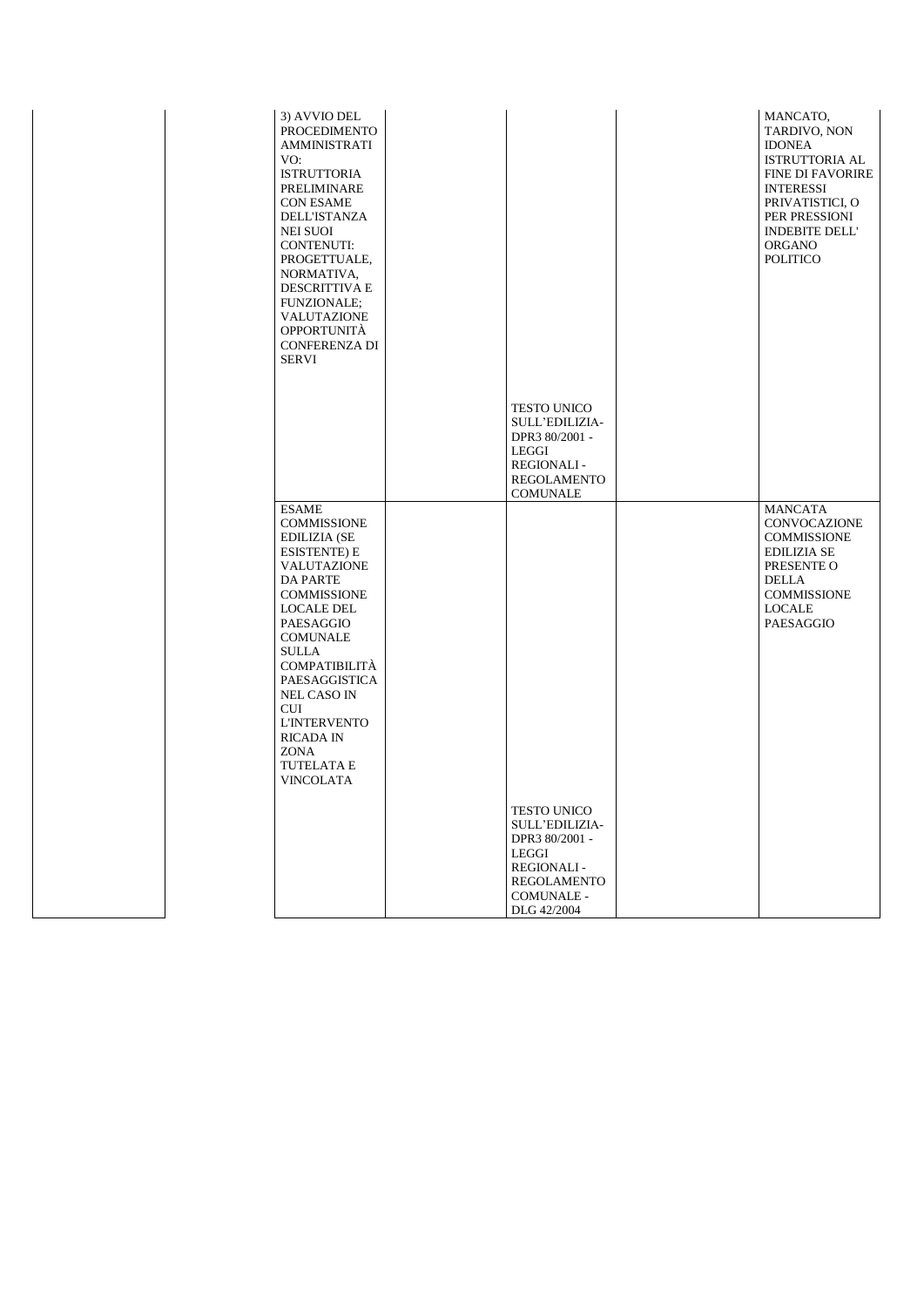| 4) DELIBERA<br>DELL'ORGANO<br><b>COMPETENTE</b><br>(GIUNTA SE<br><b>CONFORME AL</b><br>PRG; CONSIGLIO<br><b>COMUNALE SE</b><br>IN VARIANTE)<br>CON LA QUALE<br>SI APPROVA IL<br>PROGETTO E SI<br>DEMANDA,<br><b>EVENTUALMEN</b><br>TE, L'INDIZIONE<br>DI CONFERENZA<br><b>DI SERVIZI</b>                                                  | ORGANO<br>POLITICO  | <b>TESTO UNICO</b><br>SULL'EDILIZIA-<br>DPR3 80/2001 -<br>LEGGI<br><b>REGIONALI-</b><br><b>REGOLAMENTO</b><br><b>COMUNALE</b> |                                                                                                     | <b>NESSUN RISCHIO</b>                                                                                                                                                                                                            |
|-------------------------------------------------------------------------------------------------------------------------------------------------------------------------------------------------------------------------------------------------------------------------------------------------------------------------------------------|---------------------|-------------------------------------------------------------------------------------------------------------------------------|-----------------------------------------------------------------------------------------------------|----------------------------------------------------------------------------------------------------------------------------------------------------------------------------------------------------------------------------------|
| 5) INDIZIONE<br><b>CONFERENZA</b><br><b>SERVIZI</b>                                                                                                                                                                                                                                                                                       |                     | <b>TESTO UNICO</b><br>SULL'EDILIZIA-<br>DPR3 80/2001 -<br>LEGGI<br><b>REGIONALI-</b><br><b>REGOLAMENTO</b><br><b>COMUNALE</b> |                                                                                                     | <b>NESSUN RISCHIO</b>                                                                                                                                                                                                            |
| 6)<br><b>PUBBLICAZIONE</b><br><b>NEL SITO DEL</b><br>COMUNE, NEL<br><b>BURL, E CON</b><br><b>ALTRI MEZZI,</b><br><b>DELLA</b><br><b>DELIBERA DELL'</b><br><b>ORGANO</b><br>COMPETENTE,<br>ED DEL<br><b>VERBALE</b><br><b>DELLA</b><br><b>CONFERENZA DI</b><br><b>SERVIZI SE</b><br><b>INDETTA PER</b><br>EVENTUALI<br><b>OSSERVAZIONI</b> | <b>AREA TECNICA</b> | <b>TESTO UNICO</b><br>SULL'EDILIZIA-<br>DPR3 80/2001 -<br>LEGGI<br><b>REGIONALI-</b><br><b>REGOLAMENTO</b><br>COMUNALE        | <b>TRENTA GIORNI</b><br>(SECONDO QUANTO<br>PREVISTO DALLA<br><b>NORMATIVA</b><br><b>REGIONALE</b> ) | <b>INOSSERVANZA</b><br><b>REGOLE</b><br>PROCEDURALI A<br><b>GARANZIA DELLA</b><br>TRASPARENZA E<br>DELL'IMPARZIALI<br><b>TÀ DELLA</b><br><b>PROCEDURA</b>                                                                        |
| TRASMISSIONE<br><b>ALLA REGIONE</b><br>NEI TERMINI DI<br>LEGGE SE NON<br><b>INDETTA</b><br>CONFERENZA<br><b>DEI SERVIZI</b>                                                                                                                                                                                                               | AREA TECNICA        | <b>TESTO UNICO</b><br><b>SULL'EDILIZIA-</b><br>DPR3 80/2001 -<br>LEGGI<br><b>REGIONALI-</b><br>LEGGE 241/1990                 | 60 GIORNI O ALTRO<br><b>TERMINE PREVISTO</b><br>DA NORMA DI LEGGE                                   | <b>INOSSERVANZA</b><br><b>REGOLE</b><br>PROCEDURALI AI<br><b>FINI DI FAVORIRE</b><br>INTERESSI<br>PARTICOLARISTIC<br>I CHE SI<br><b>TRADUCONO IN</b><br><b>USO IMPROPRIO</b><br>DEL SUOLO E<br><b>DELLE RISORSE</b><br>NATURALI. |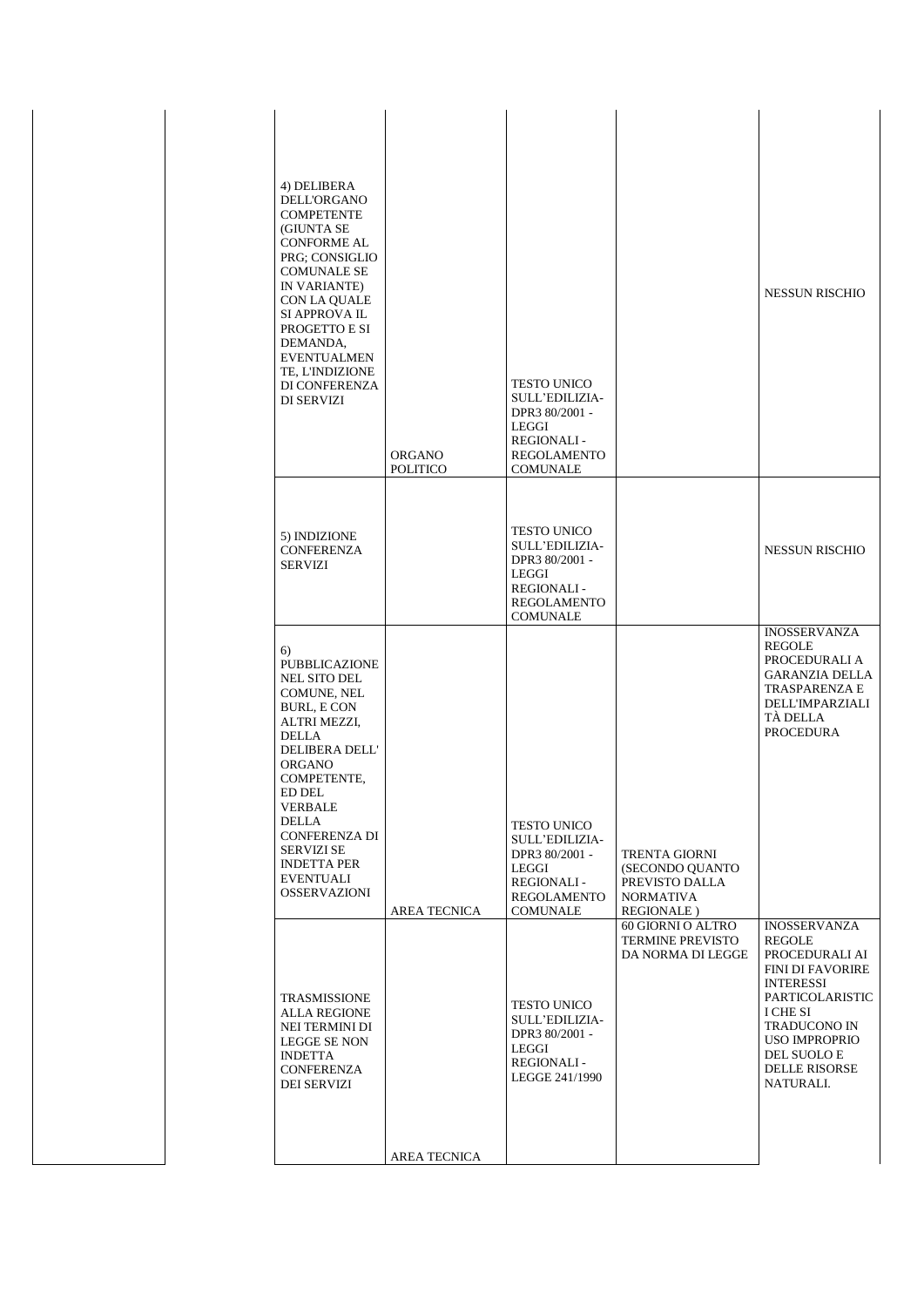| <b>DECRETO</b>                                                                                                                                                                                                                                                                                                       |                                     |                                                      | <b>NESSUN RISCHIO</b>                                                                                                                                                                                                                                                                                                                                                                                     |
|----------------------------------------------------------------------------------------------------------------------------------------------------------------------------------------------------------------------------------------------------------------------------------------------------------------------|-------------------------------------|------------------------------------------------------|-----------------------------------------------------------------------------------------------------------------------------------------------------------------------------------------------------------------------------------------------------------------------------------------------------------------------------------------------------------------------------------------------------------|
| <b>GIUNTA</b><br>REGIONALE DI<br><b>APPROVAZIONE</b><br><b>DEL PIANO</b>                                                                                                                                                                                                                                             |                                     |                                                      |                                                                                                                                                                                                                                                                                                                                                                                                           |
| PRESA D'ATTO<br><b>DELL'ORGANO</b><br><b>COMUNALE</b><br><b>COMPETENTE</b><br>NB IN CASO DI                                                                                                                                                                                                                          |                                     |                                                      |                                                                                                                                                                                                                                                                                                                                                                                                           |
| <b>MODIFICHE</b><br>SOSTANZIALI<br><b>APPORTATE</b><br><b>DALLA</b><br>REGIONE,<br><b>ECCEDENTI LA</b><br><b>FLESSIBILITÀ</b><br><b>OPERATIVA</b><br><b>DEFINITA</b><br><b>NELLE NORME</b><br><b>TECNICHE</b><br><b>CONTENUTE</b><br>NEL PIANO DI<br>LOTTIZZAZIONE<br><b>OCCORRE</b><br>RITORNARE AL<br><b>PUNTO</b> |                                     | <b>TESTO UNICO</b><br>SULL'EDILIZIA-<br>DPR3 80/2001 |                                                                                                                                                                                                                                                                                                                                                                                                           |
|                                                                                                                                                                                                                                                                                                                      | <b>ORGANO</b><br><b>POLITICO</b>    |                                                      |                                                                                                                                                                                                                                                                                                                                                                                                           |
| <b>STIPULA</b><br>CONVENZIONE                                                                                                                                                                                                                                                                                        |                                     | TESTO UNICO<br>SULL'EDILIZIA-<br>DPR3 80/2001        | NON CORRETTA,<br>NON ADEGUATA<br>O NON<br><b>AGGIORNATA</b><br><b>COMMISURAZION</b><br>E DEGLI "ONERI"<br>DOVUTI,<br>RISPETTO<br><b>ALL'INTERVENTO</b><br><b>EDILIZIO DA</b><br>REALIZZARE, AL<br>FINE DI FAVORIRE<br><b>EVENTUALI</b><br>SOGGETTI<br><b>INTERESSATI</b> ;<br><b>MANCATO</b><br><b>INSERIMENTO DI</b><br>OBBLIGHI DI<br><b>GARANZIA O</b><br><b>SANZIONI AL FINE</b><br><b>DI FAVORIR</b> |
|                                                                                                                                                                                                                                                                                                                      | <b>PUBBLICO</b><br><b>UFFICIALE</b> |                                                      |                                                                                                                                                                                                                                                                                                                                                                                                           |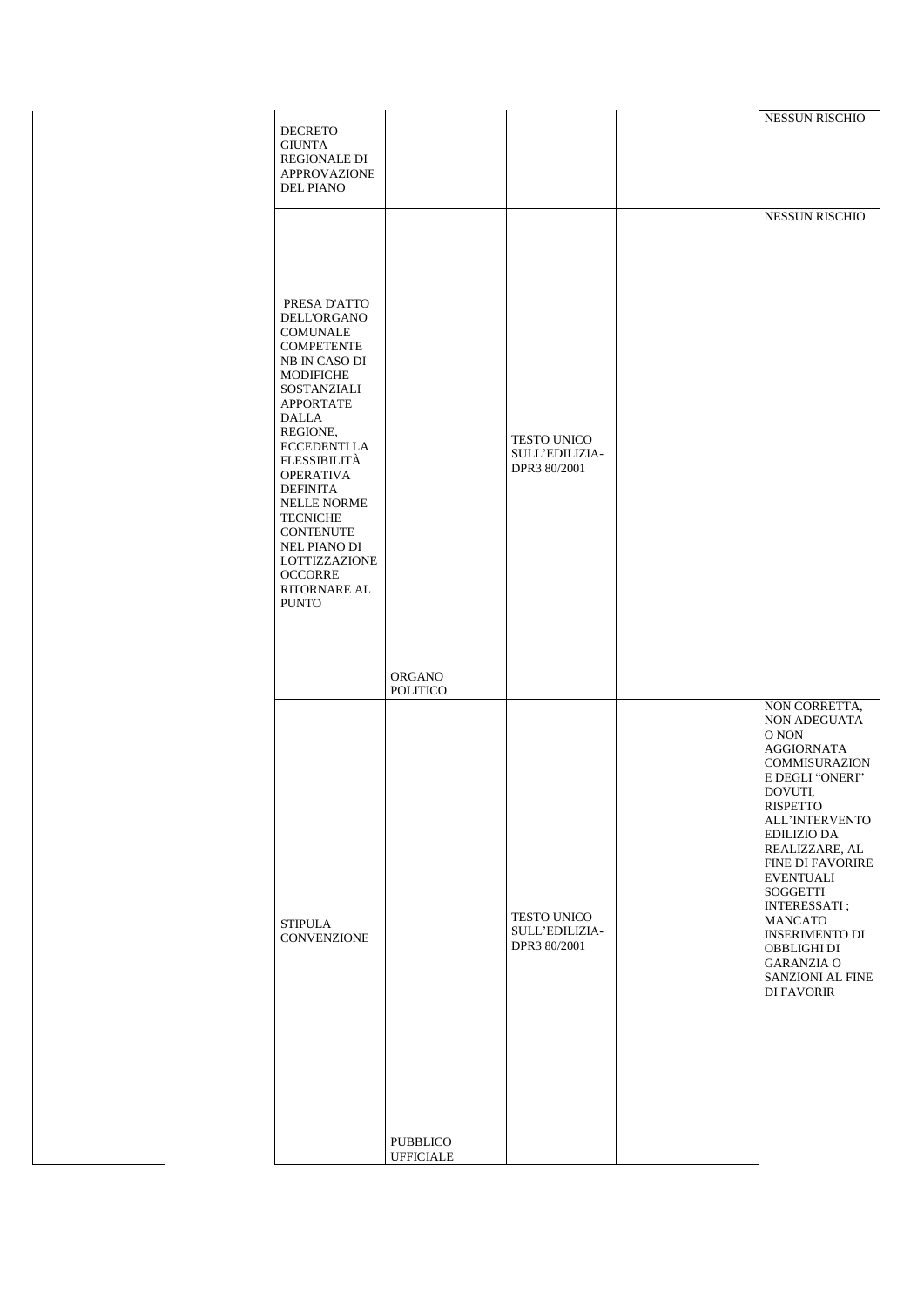| PRESENTAZION<br>E PRATICA<br>ALLO<br><b>SPORTELLO</b><br>UNICO DELLE<br>ATTIVITÀ<br>PRODUTTIVE O<br>ALLO<br><b>SPORTELLO</b><br>UNICO EDILIZIA                                                                                                          | <b>PRIVATO</b><br><b>TRAMITE IL</b><br><b>TECNICO</b> |                                                      | <b>MANCATA</b><br>PRESENTAZIONE<br>DI TUTTI I<br><b>DOCUMENTI</b><br><b>RICHIESTI AL</b><br>FINE DI<br><b>OCCULTARE LA</b><br><b>MANCANZA DI</b><br><b>QUALCHE</b><br><b>REQUISITO</b><br>RICHIESTO DALLA<br><b>NORMATIVA DI</b><br><b>SETTORE</b> |
|---------------------------------------------------------------------------------------------------------------------------------------------------------------------------------------------------------------------------------------------------------|-------------------------------------------------------|------------------------------------------------------|----------------------------------------------------------------------------------------------------------------------------------------------------------------------------------------------------------------------------------------------------|
| CONTROLLI<br><b>SUSSISTENZA DI</b><br><b>TUTTA LA</b><br><b>DOCUMENTAZI</b><br>ONE DI LEGGE E<br>REGOLARITÀ<br><b>DELLA FORMA</b><br><b>DEL MEZZO</b><br>UTILIZZATO -<br>PERMESSO A<br><b>COSTRUIRE -</b><br><b>SCIA</b>                                |                                                       |                                                      | <b>MANCATI</b><br><b>CONTROLLI</b>                                                                                                                                                                                                                 |
| <b>RILASCIO</b><br><b>TITOLI</b><br><b>ABILITATIVI</b><br><b>PREVIO</b><br>PAGAMENTO<br><b>ONERIE</b><br>PRESTAZIONI DI<br><b>IDONEE</b><br><b>GARANZIE</b>                                                                                             | <b>PRIVATI</b>                                        | <b>TESTO UNICO</b><br>SULL'EDILIZIA-<br>DPR3 80/2001 | <b>MANCATO O</b><br>PARZIALE<br><b>PAGAMENTO</b><br><b>DEGLI ONERI</b><br>DOVUTI O<br><b>RILASCIO DA</b><br>PARTE DEL<br>PRIVATO DI<br><b>IDONEA</b><br><b>GARANZIA</b><br><b>FIDEIUSSORIA</b>                                                     |
| CONTROLLO<br><b>ESECUZIONE</b><br><b>OPERE</b>                                                                                                                                                                                                          | AREA TECNICA                                          | TESTO UNICO<br>SULL'EDILIZIA-<br>DPR3 80/2001        | <b>MANCATI</b><br>CONTROLLI                                                                                                                                                                                                                        |
| <b>SE PREVISTE</b><br><b>OPERE A</b><br><b>SCOMPUTO:</b><br><b>PRESENTAZION</b><br>E DA PARTE DEL<br>PRIVATO DI UN<br><b>PROGETTO</b><br>PRELIMINARE<br><b>DELLE OPERE</b><br><b>CORREDATO DA</b><br>UN COMPUTO<br>METRICO<br>ESTIMATIVO<br>DELLA SPESA | <b>PRIVATO</b><br><b>TRAMITE IL</b><br><b>TECNICO</b> | TESTO UNICO<br>SULL'EDILIZIA-<br>DPR3 80/2001        | <b>NON CORRETTO</b><br><b>CONTROLLO DEL</b><br><b>COMPUTO</b><br>METRICO;<br><b>INSERIMENTO DI</b><br><b>OPERE A</b><br><b>SCOMPUTO NON</b><br>RISPONDENTI ALL<br><b>INTERESSE</b><br><b>PUBBLICO</b>                                              |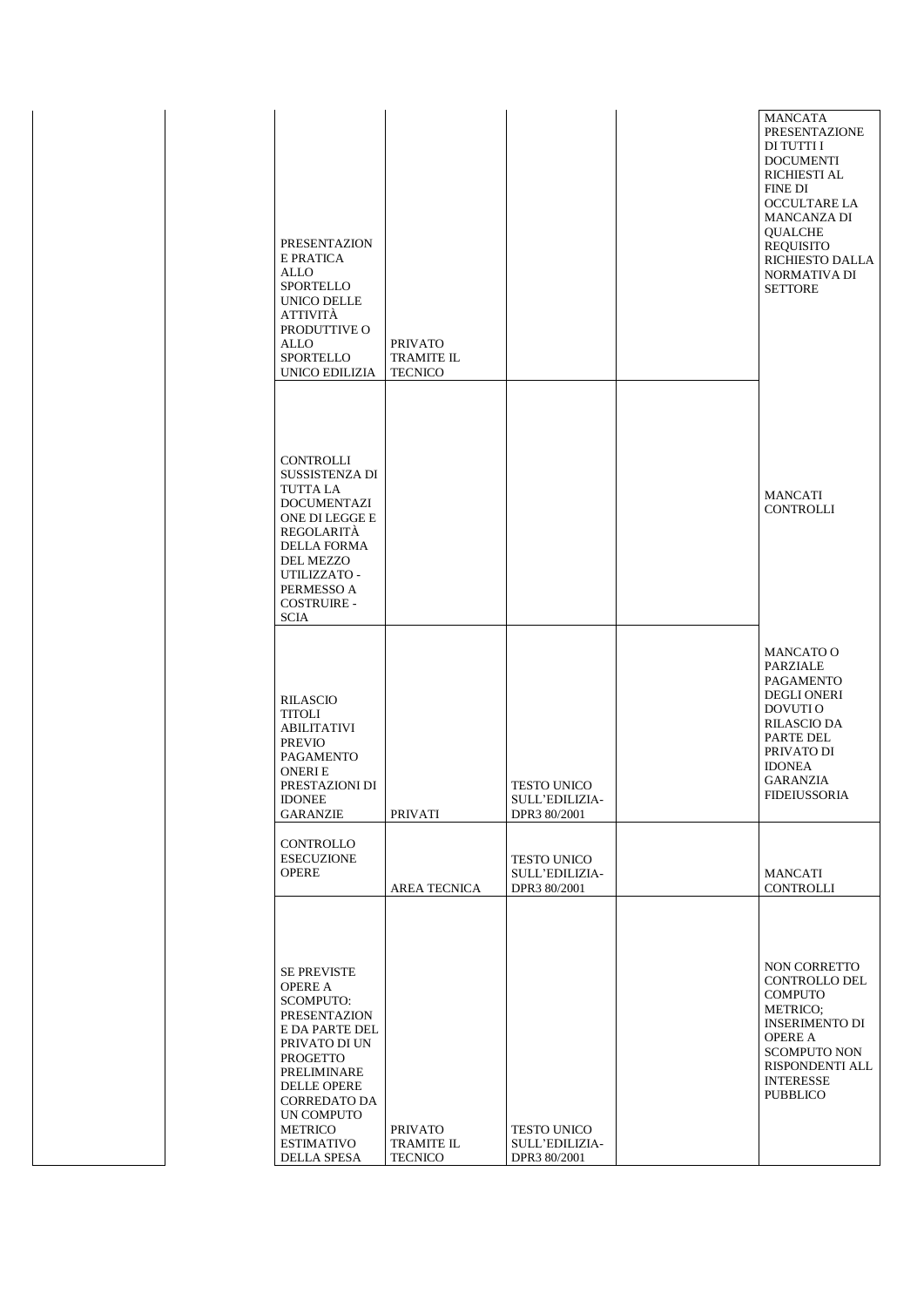|                                                                                       | <b>PRESENTAZION</b><br>E PRIMA<br>DELL'INIZIO DEI<br><b>LAVORI DI UN</b><br><b>PROGETTO</b><br><b>ESECUTIVO</b><br>DELLE OPERE A<br><b>SCOMPUTO</b>          | <b>PRIVATO</b><br><b>TRAMITE IL</b><br><b>TECNICO</b> | <b>TESTO UNICO</b><br>SULL'EDILIZIA-<br>DPR3 80/2001 -<br><b>LEGGI</b><br><b>REGIONALI-</b><br><b>REGOLAMENTO</b><br><b>COMUNALE</b> |                                                                          |
|---------------------------------------------------------------------------------------|--------------------------------------------------------------------------------------------------------------------------------------------------------------|-------------------------------------------------------|--------------------------------------------------------------------------------------------------------------------------------------|--------------------------------------------------------------------------|
|                                                                                       | <b>PRESENTAZION</b><br>E DI POLIZZA<br><b>FIDEIUSSORIA A</b><br><b>GARANZIA</b><br>DELLA<br><b>PERFETTA</b><br><b>ESECUZIONE</b><br><b>DEI LAVORI</b>        | <b>PRIVATO</b><br><b>TRAMITE IL</b><br><b>TECNICO</b> | <b>TESTO UNICO</b><br>SULL'EDILIZIA-<br>DPR3 80/2001 -<br><b>LEGGI</b><br><b>REGIONALI-</b><br><b>REGOLAMENTO</b><br><b>COMUNALE</b> | MANCATA<br><b>PRESENTAZIONE</b><br><b>POLIZZA</b><br><b>FIDEIUSSORIA</b> |
|                                                                                       |                                                                                                                                                              | <b>AREA TECNICA</b>                                   | <b>TESTO UNICO</b><br>SULL'EDILIZIA-<br>DPR3 80/2001 -<br><b>LEGGI</b><br><b>REGIONALI-</b><br><b>REGOLAMENTO</b><br><b>COMUNALE</b> | MANCATI<br><b>CONTROLLI</b>                                              |
|                                                                                       | <b>COLLAUDO E</b><br><b>DICHIARAZIONE</b><br>DI CONFORMITÀ<br><b>DELLE OPERE</b><br>RISPETTO AL<br>PROGETTO<br><b>APPROVATO</b>                              | <b>TERZO</b><br><b>INCARICATO</b>                     | <b>TESTO UNICO</b><br>SULL'EDILIZIA-<br>DPR3 80/2001 -<br><b>LEGGI</b><br><b>REGIONALI-</b><br><b>REGOLAMENTO</b><br><b>COMUNALE</b> |                                                                          |
|                                                                                       | <b>ATTO PUBBLICO</b><br><b>CESSIONE</b><br><b>DELLE AREE A</b><br>SCOMPUTO AL<br><b>COMUNE</b>                                                               | <b>PUBBLICO</b><br><b>UFFICIALE</b>                   | <b>TESTO UNICO</b><br>SULL'EDILIZIA-<br>DPR3 80/2001 -<br>LEGGI<br>REGIONALI-<br>REGOLAMENTO<br><b>COMUNALE</b>                      | <b>NESSUN RISCHIO</b>                                                    |
| PIANI DI<br>LOTTIZZAZIONE<br>DI INIZIATIVA<br>PRIVATA IN<br>PRESENZA DI<br><b>PUC</b> | 1) INTERPELLO<br><b>RIVOLTO A</b><br><b>TUTTII</b><br>PROPRIETARI<br><b>POTENZIALMEN</b><br>TE INTERESSATI<br><b>DALL'INIZIATIV</b><br>A DI<br>LOTTIZZAZIONE |                                                       | <b>TESTO UNICO</b><br>SULL'EDILIZIA-<br>DPR3 80/2001 -<br><b>LEGGI</b><br><b>REGIONALI-</b><br>REGOLAMENTO<br><b>COMUNALE</b>        |                                                                          |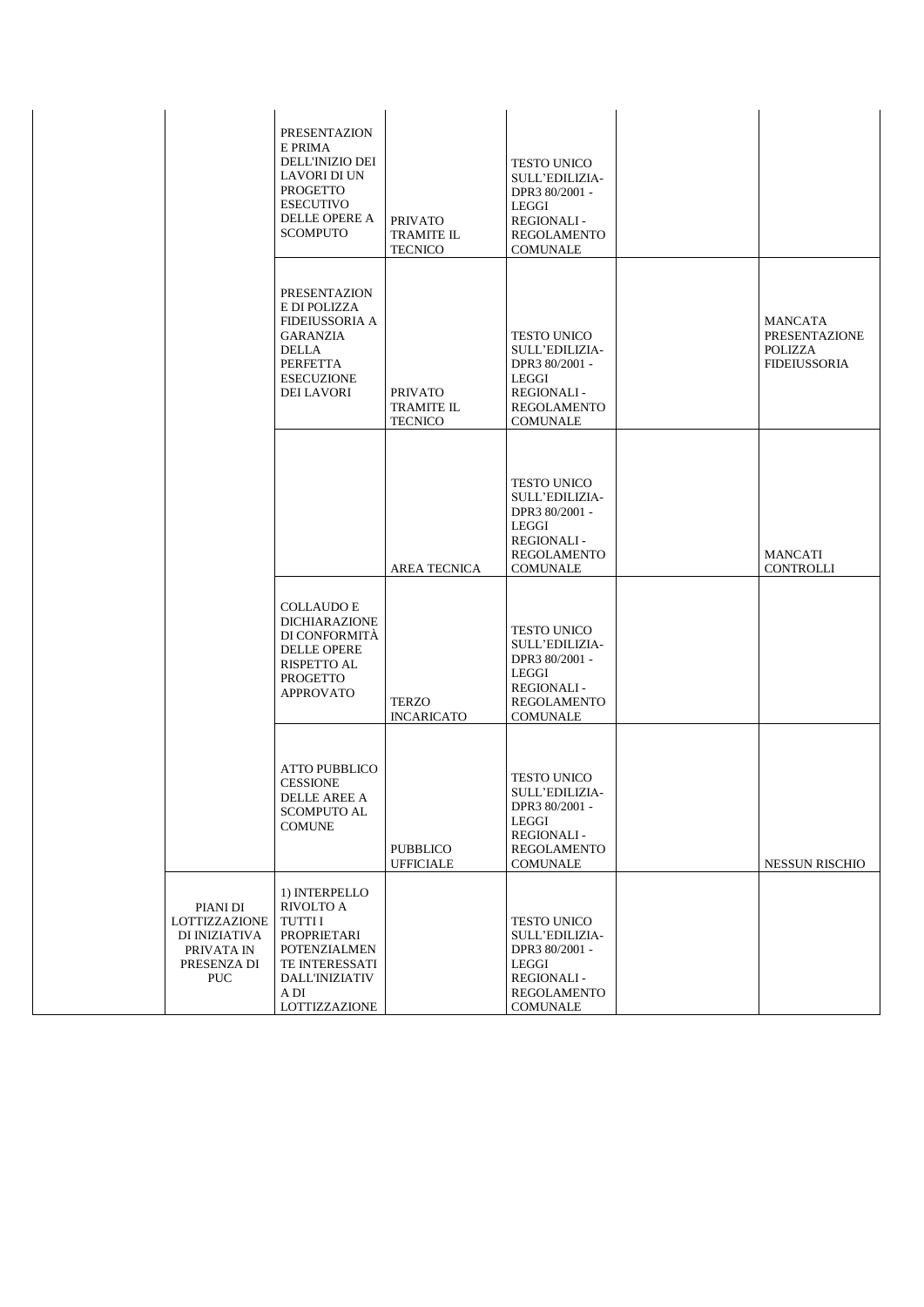| 2)<br>PRESENTAZION<br>E DI ISTANZA<br>DA PARTE DEL<br>75% DELLE<br>PROPRIETÀ<br><b>INTERESSATE</b><br>AL SUAP E SUE<br><b>DI RILASCIO</b><br><b>TITOLO</b><br><b>ABILITATIVO</b><br><b>CONTENENTE</b><br><b>L'ATTO</b><br><b>UNILATERALE</b><br>D'OBBLIGO CON<br><b>SCHEMA</b><br><b>REALIZZATIVO</b><br>(IN PRESENZA<br><b>DI CARENZE</b><br><b>URBANIZZATIV</b><br>E PRIMARIE E/O<br>SECONDARIE) |                                                                                                                                      | <b>INDEBITE</b><br>PRESSIONI DI<br><b>INTERESSI</b><br>PARTICOLARISTIC<br>I; MANCATA<br><b>COERENZA CON</b><br><b>IL PIANO</b><br><b>GENERALE (E CON</b><br>LA LEGGE), CHE SI<br>TRADUCE IN USO<br><b>IMPROPRIO DEL</b><br><b>SUOLO E DELLE</b><br><b>RISORSE</b><br>NATURALI. |
|----------------------------------------------------------------------------------------------------------------------------------------------------------------------------------------------------------------------------------------------------------------------------------------------------------------------------------------------------------------------------------------------------|--------------------------------------------------------------------------------------------------------------------------------------|--------------------------------------------------------------------------------------------------------------------------------------------------------------------------------------------------------------------------------------------------------------------------------|
|                                                                                                                                                                                                                                                                                                                                                                                                    | <b>TESTO UNICO</b><br><b>SULL'EDILIZIA-</b><br>DPR3 80/2001 -<br>LEGGI<br><b>REGIONALI-</b><br><b>REGOLAMENTO</b><br><b>COMUNALE</b> |                                                                                                                                                                                                                                                                                |
|                                                                                                                                                                                                                                                                                                                                                                                                    |                                                                                                                                      |                                                                                                                                                                                                                                                                                |
| 3) DELIBERA DI<br><b>GIUNTA DI</b><br><b>APPROVAZIONE</b><br><b>DELLA</b><br><b>CONVENZIONE</b><br><b>CONTENENTE</b><br><b>L'ATTO</b><br><b>UNILATERALE</b><br><b>D'OBBLIGO</b>                                                                                                                                                                                                                    | <b>TESTO UNICO</b><br>SULL'EDILIZIA-<br>DPR3 80/2001 -<br>LEGGI<br><b>REGIONALI-</b><br><b>REGOLAMENTO</b><br><b>COMUNALE</b>        |                                                                                                                                                                                                                                                                                |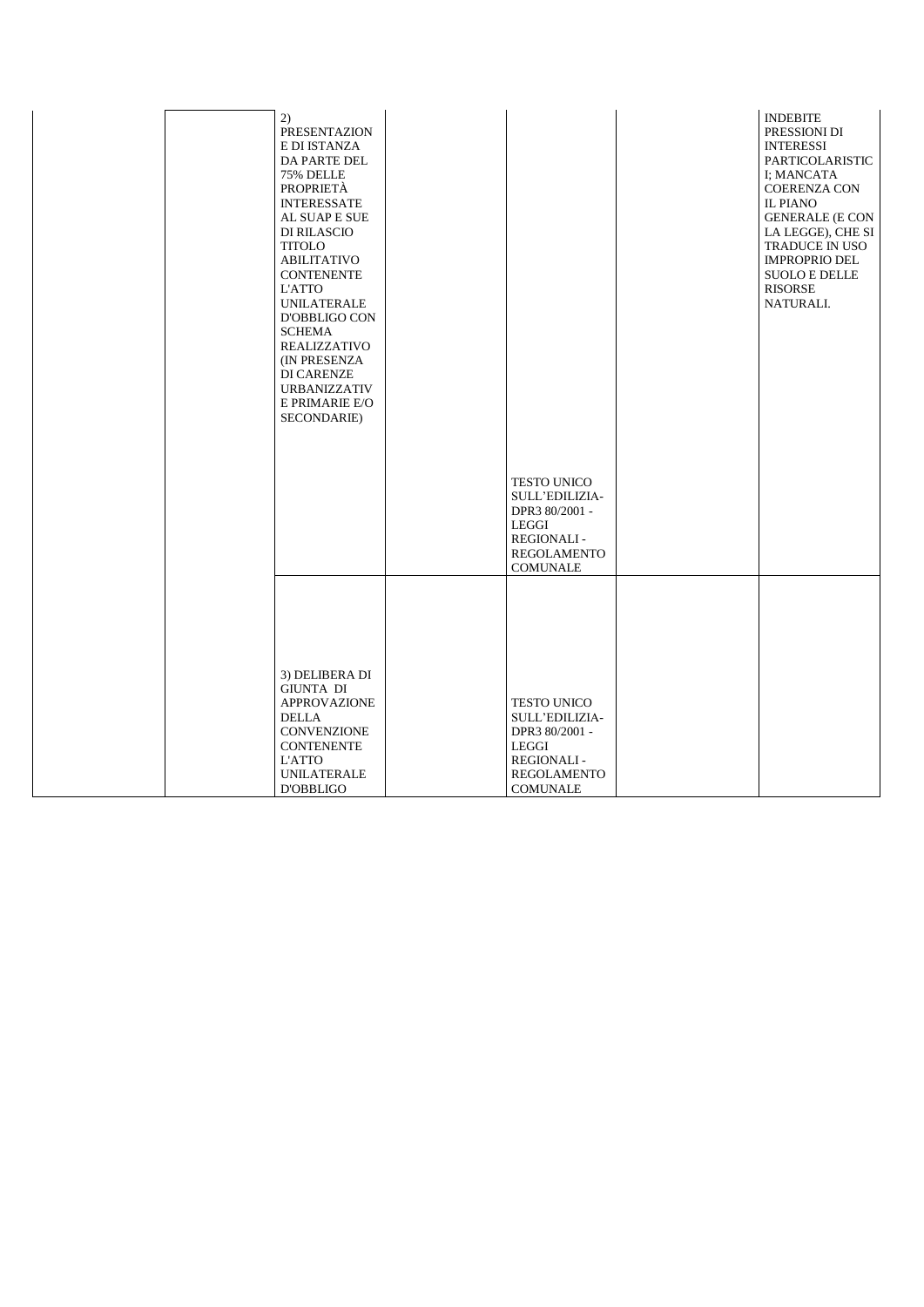|                                                                                             |                                                                                                                                                                                                                                                                   |                                                                     |                                                                                                                                               | NON CORRETTA,<br>NON ADEGUATA<br>O NON<br><b>AGGIORNATA</b><br>COMMISURAZION<br>E DEGLI "ONERI"<br>DOVUTI,<br><b>RISPETTO</b><br>ALL'INTERVENTO<br><b>EDILIZIO DA</b><br>REALIZZARE, AL<br><b>FINE DI FAVORIRE</b><br><b>EVENTUALI</b><br><b>SOGGETTI</b><br><b>INTERESSATI</b> ;<br><b>MANCATO</b><br><b>INSERIMENTO DI</b><br>OBBLIGHI DI<br><b>GARANZIA O</b><br>SANZIONI AL FINE<br><b>DI FAVORIR</b> |
|---------------------------------------------------------------------------------------------|-------------------------------------------------------------------------------------------------------------------------------------------------------------------------------------------------------------------------------------------------------------------|---------------------------------------------------------------------|-----------------------------------------------------------------------------------------------------------------------------------------------|-----------------------------------------------------------------------------------------------------------------------------------------------------------------------------------------------------------------------------------------------------------------------------------------------------------------------------------------------------------------------------------------------------------|
|                                                                                             | 4) STIPULA<br><b>DELLA</b><br>CONVENZIONE                                                                                                                                                                                                                         |                                                                     | <b>TESTO UNICO</b><br>SULL'EDILIZIA-<br>DPR3 80/2001 -<br>LEGGI<br><b>REGIONALI-</b><br>REGOLAMENTO<br><b>COMUNALE</b>                        |                                                                                                                                                                                                                                                                                                                                                                                                           |
| PIANIFICAZIONE<br>E GESTIONE<br>DELLA<br>RACCOLTA E<br><b>SMALTIMENTO</b><br><b>RIFIUTI</b> | VALUTAZIONE<br>SUSSISTENZA<br>PRESUPPOSTI IN<br><b>TERMINI DI</b><br>EFFICIENZA,<br><b>EFFICACIA</b><br><b>ECONOMICITA</b><br><b>GESTIONE IN</b><br><b>HOUSE</b><br><b>SERVIZIO</b><br><b>INTEGRATO</b><br>RACCOLTA E<br>SMALTIMENTO<br>RIFIUTI SOLIDI<br>URBANI; | <b>RESPONSABILE</b><br><b>SERVIZIO</b><br>ORGANO<br><b>POLITICO</b> | ART. 178 D.LGS.<br>N. 152 DEL 2006<br>E ART. 1 LEGGE<br>241 1990.<br>ART. 23 BIS<br>LEGGE 133 DEL<br>2008.<br>ART. 5 DL.GS. N.<br>50 DEL 2016 |                                                                                                                                                                                                                                                                                                                                                                                                           |
|                                                                                             | DELIBERA<br>CONSIGLIO<br><b>ADESIONE</b><br>SOCIETÀ<br><b>PUBBLICA</b><br><b>GESTIONE</b><br>RIFIUTI, CON<br><b>ADOZIONE</b><br><b>SCHEMA</b><br>CONVEZIONE<br>EX ART. 30<br>TUEL;                                                                                | CONSIGLIO<br><b>COMUNALE</b>                                        | ART. 42 D.LGS N.<br>267/2000                                                                                                                  |                                                                                                                                                                                                                                                                                                                                                                                                           |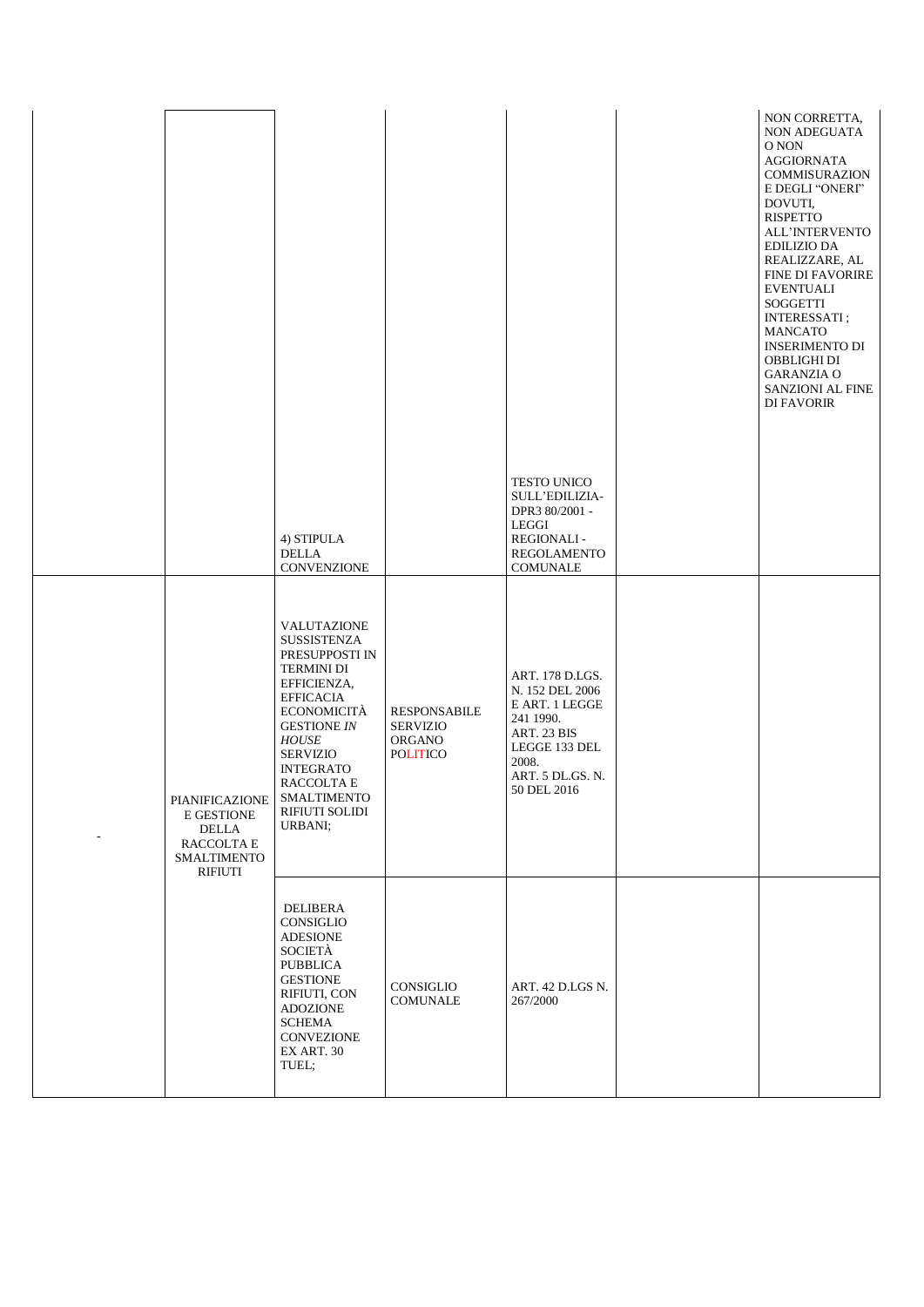| <b>STIPULAZIONE</b><br><b>CONTRATTO</b><br><b>ACQUISTO</b><br>QUOTA SOCIETÀ<br>A TOTALE<br>PARTECIPAZION<br>E PUBBLICA PER<br><b>LA GESTIONE</b><br>DEL CICLO<br><b>INTEGRATO</b><br>DELLA<br>RACCOLTA E<br><b>SMALTIMENTO</b><br>RIFIUTI SOLIDI<br>URBANI; | <b>RESPONSABILE</b><br><b>SERVIZIO</b> | ART. 107 D.LGS.<br>N. 267/2000     | PRIMA DELLA<br><b>REGISTRAZIONE</b>                            |                                   |
|-------------------------------------------------------------------------------------------------------------------------------------------------------------------------------------------------------------------------------------------------------------|----------------------------------------|------------------------------------|----------------------------------------------------------------|-----------------------------------|
| <b>REGISTRAZIONE</b><br><b>CONTRATTO</b><br><b>ACQUISTO</b><br><b>QUOTA</b><br>SOCIETARIA A<br><b>TOTALE</b><br><b>PARTECIPAZION</b><br>E PUBBLICA E<br><b>CONSEGUENTE</b><br><b>ISCRIZIONE NEL</b><br>LIBRO DEI SOCI;                                      | <b>SEGRETARIO</b>                      | D.P.R. N. 131 DEL<br>1986          | 30 GG. DALLA<br><b>STIPULAZIONE</b>                            |                                   |
| <b>DETERMINA</b><br><b>ACCETTAZIONE</b><br><b>OFFERTA</b><br><b>ECONOMICA</b><br><b>GESTIONE</b><br>CICLO<br><b>INTEGRATO</b><br>RIFIUTI;                                                                                                                   | <b>RESPONSABILE</b><br><b>UTC</b>      |                                    | DOPO LA PROPOSTA<br>ECONOMICA DELLA<br><b>SOCIETÀ IN HOUSE</b> |                                   |
| ATTIVITÀ                                                                                                                                                                                                                                                    | UNITÀ<br>ORGANIZZATIVE                 | NORMATIVA DI<br><b>RIFERIMENTO</b> | <b>SCANSIONE TERMINI</b>                                       | <b>EVENTO</b><br><b>RISCHIOSO</b> |
| <b>INDIVIDUAZION</b><br>E ELEMENTI<br><b>ESSENZIALI DEL</b><br><b>CONTRATTO ED</b><br><b>IMPORTO</b><br>DELL'AFFIDAM<br>ENTO,<br>TIPOLOGIA E<br><b>DURATA DEL</b><br>SERVIZIO.                                                                              | <b>RESPONSABILE</b><br><b>UTC</b>      | ART. 32 D. LGS.<br>N. 50 DEL 2016. | <b>FASE PUBBLICISTICA</b>                                      |                                   |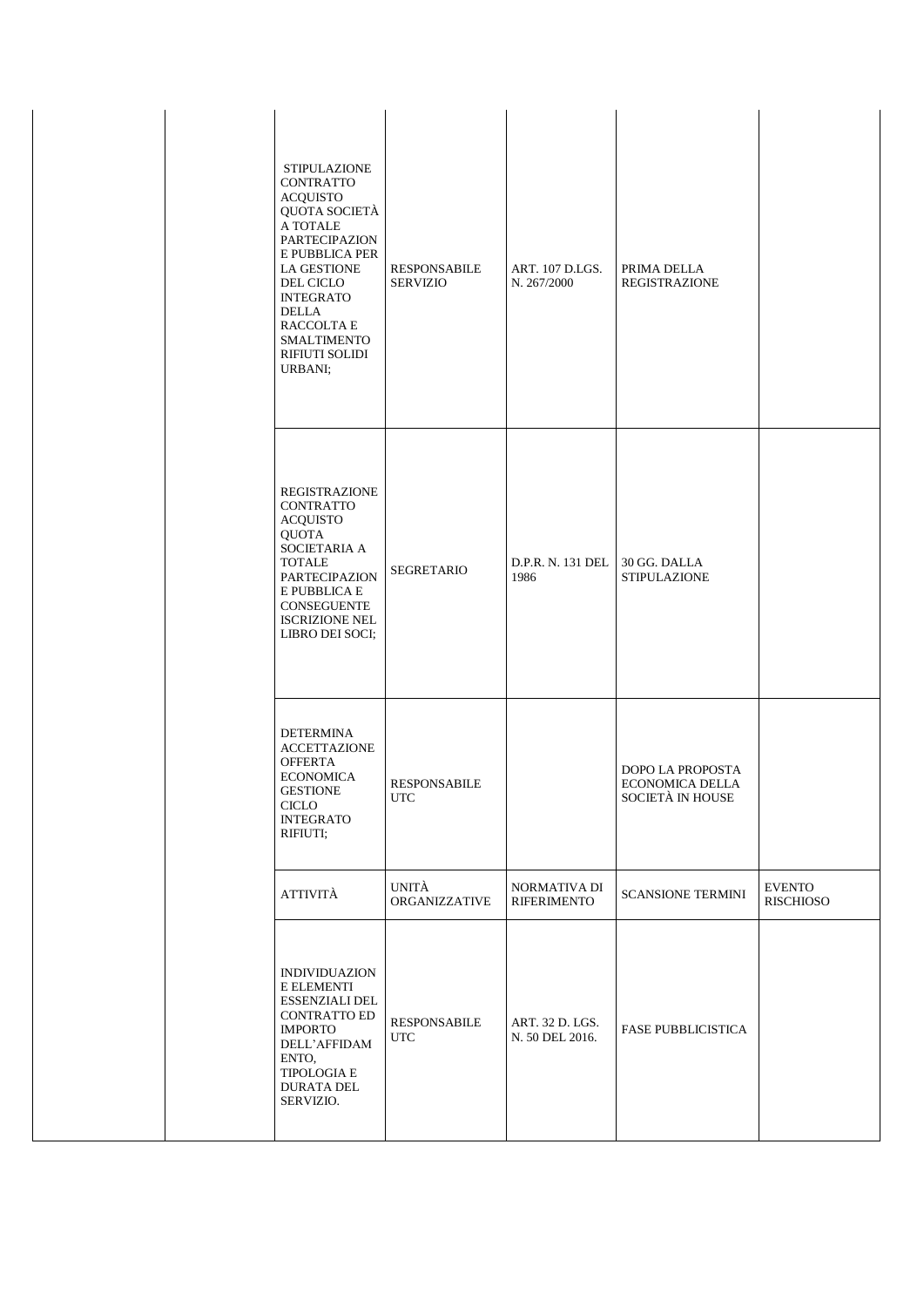| PREDISPOSIZIO<br><b>NE ATTI DEL</b><br><b>BANDO DI GARA</b><br><b>PER</b><br>L'AFFIDAMENT<br>O A TERZI DEL<br><b>SERVIZIO DI</b><br>RACCOLTA E<br><b>SMALTIMENTO</b><br><b>RIFIUTI URBANI</b><br>E<br><b>CONFERIMENTO</b><br>IN DISCARICA<br>(PREPARAZIONE<br><b>SCHEMA</b><br>CONTRATTO,<br><b>CAPITOLATO E</b><br><b>DISCIPLINARE</b><br>DI GARA). | <b>RESPONSABILE</b><br>UTC e CUC  | ART. 32 D.LGS.<br>N. 50 DEL 2016                | <b>FASE PUBBLICISTICA</b> |                                                                                                                                          |
|------------------------------------------------------------------------------------------------------------------------------------------------------------------------------------------------------------------------------------------------------------------------------------------------------------------------------------------------------|-----------------------------------|-------------------------------------------------|---------------------------|------------------------------------------------------------------------------------------------------------------------------------------|
| <b>INDIVIDUAZION</b><br>E DEI REQUISITI<br>DI<br><b>PARTECIPAZION</b><br>E ALLA GARA<br>(IDONEITÀ<br><b>PROFESSIONALE</b><br>, CAPACITÀ<br><b>ECONOMICO</b><br>FINANZIARIA,<br>CAPACITÀ<br>TECNICO-<br>PROFESSIONALI<br>$\ldots$ ),<br><b>DETERMINAZIO</b><br>NE DELLE<br>MODALITÀ DI<br><b>ASSEGNAZIONE</b><br>DEI PUNTEGGI.                        | <b>RESPONSABILE</b><br>UTC e CUC  | ART. 80 D.LGS.<br>N. 50 DEL 2016                |                           | <b>BILANCIAMENTO</b><br>NELLE MODALITÀ<br><b>ASSEGNAZIONE</b><br>PUNTEGGI TRA<br><b>OFFERTA</b><br><b>TECNICA ED</b><br><b>ECONOMICA</b> |
| <b>INDIVIDUAZION</b><br>E DEL<br><b>RESPONSABILE</b><br>DEL<br><b>PROCEDIMENTO</b>                                                                                                                                                                                                                                                                   | <b>RESPONSABILE</b><br><b>UTC</b> | ART. 6 LEGGE<br>241 DEL 1990 E<br>D. LGS. N. 50 |                           | <b>REQUISITI</b><br>SOGGETTIVI-<br>CONFLITTO DI<br>INTERESSE. D.P.R.<br>N. 62 DEL 2013                                                   |
| PREDISPOSIZIO<br>$NEE$<br><b>PUBBLICAZIONE</b><br><b>DELLA</b><br>DETERMINA A<br><b>CONTRARRE E</b><br>DEL BANDO DI<br>GARA.                                                                                                                                                                                                                         | <b>CUC</b>                        | ART. 32 D.LGS.<br>N. 50 DEL 2016                |                           |                                                                                                                                          |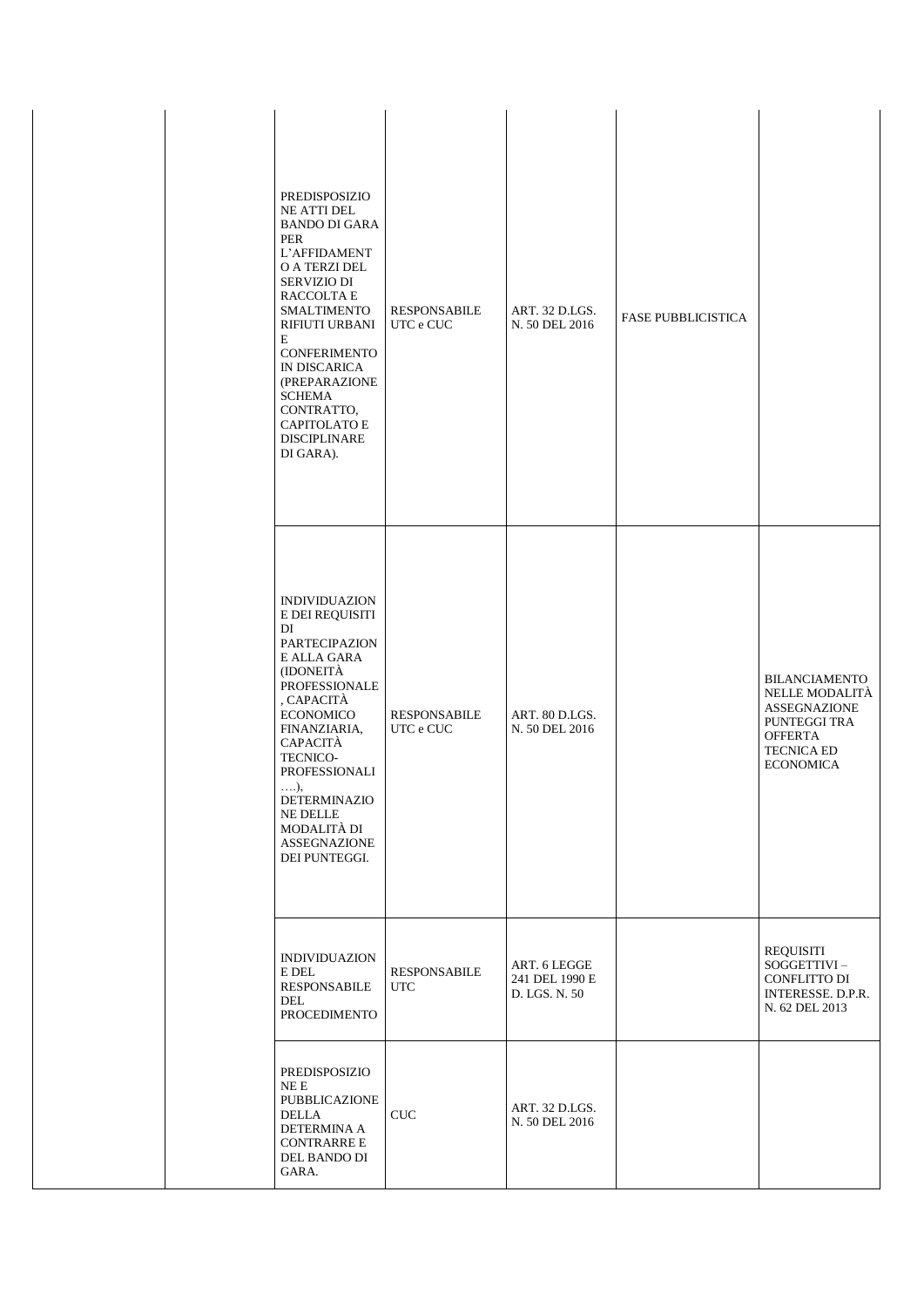| <b>INDIVIDUAZION</b><br>E E NOMINA DEI<br><b>MEMBRI DELLA</b><br><b>COMMISSIONE</b><br>DI GARA.                                                               | CUC        | ART. 77 D.LGS<br>N.50 DEL 2016                                   | DOPO LA SCADENZA<br>DEL TERMINE DI<br><b>PRESENTAZIONE</b><br><b>DELLE OFFERTE</b>                                                                         | <b>IRREGOLARE</b><br><b>COMPOSIZIONE</b><br><b>DELLA</b><br><b>COMMISSIONE DI</b><br><b>GARA</b> |
|---------------------------------------------------------------------------------------------------------------------------------------------------------------|------------|------------------------------------------------------------------|------------------------------------------------------------------------------------------------------------------------------------------------------------|--------------------------------------------------------------------------------------------------|
| <b>SEDUTE DI</b><br><b>GARA PER</b><br>L'APERTURA<br><b>DELLE BUSTE</b><br>(DOCUMENTI,<br><b>OFFERTA</b><br><b>TECNICA E</b><br><b>OFFERTA</b><br>ECONOMICA). | <b>CUC</b> |                                                                  |                                                                                                                                                            | <b>PRESSIONI</b><br><b>SULL'ATTRIBUZIO</b><br>NE DEL<br><b>PUNTEGGIO</b>                         |
| <b>EVENTUALE</b><br><b>INTEGRAZIONE</b><br>DOCUMENTALE.<br><b>SOCCORSO</b><br><b>ISTRUTTORIO</b>                                                              | <b>CUC</b> | ART. 6 LEGGE<br>241 DEL 1990.<br>ART. 83 DLGS. N.<br>50 DEL 2016 | DOPO L'APERTURA<br>DELLE BUSTE.<br><b>INTEGRAZIONE</b><br>ENTRO 10 GG.                                                                                     |                                                                                                  |
| VALUTAZIONE<br><b>DELLE OFFERTE</b><br><b>CON VERIFICA</b><br>DELLA<br>SUSSISTENZA DI<br><b>EVENTUALI</b><br>ANOMALIE.                                        | CUC        | ART. 77 E 97<br>2016                                             | DOPO LA FASE DI<br><b>APERTURA DELLE</b><br><b>BUSTE CON OFFERTA</b><br>D.LGS. N. 50 DEL   ECONOMICA E PRIMA<br>DELLA PROPOSTA DI<br><b>AGGIUDICAZIONE</b> |                                                                                                  |
| DETERMINA DI<br>PROPOSTA DI<br><b>AGGIUDICAZIO</b><br>NE.                                                                                                     | <b>CUC</b> | ART. 32 E 33<br>D.LGS. N. 50 DEL<br>2016                         |                                                                                                                                                            |                                                                                                  |
| <b>VERIFICA DEL</b><br>POSSESSO DEI<br>REQUISITI.                                                                                                             | <b>CUC</b> | ART. 32<br>D.LGS. N. 50 DEL<br>2016                              | PRIMA<br>DELL'AGGIUDICAZIO<br>NE                                                                                                                           |                                                                                                  |
| DETERMINA DI<br>AGGIUDICAZIO<br>NE.                                                                                                                           | <b>CUC</b> | ART. 32<br>D.LGS. N. 50 DEL<br>2016                              |                                                                                                                                                            |                                                                                                  |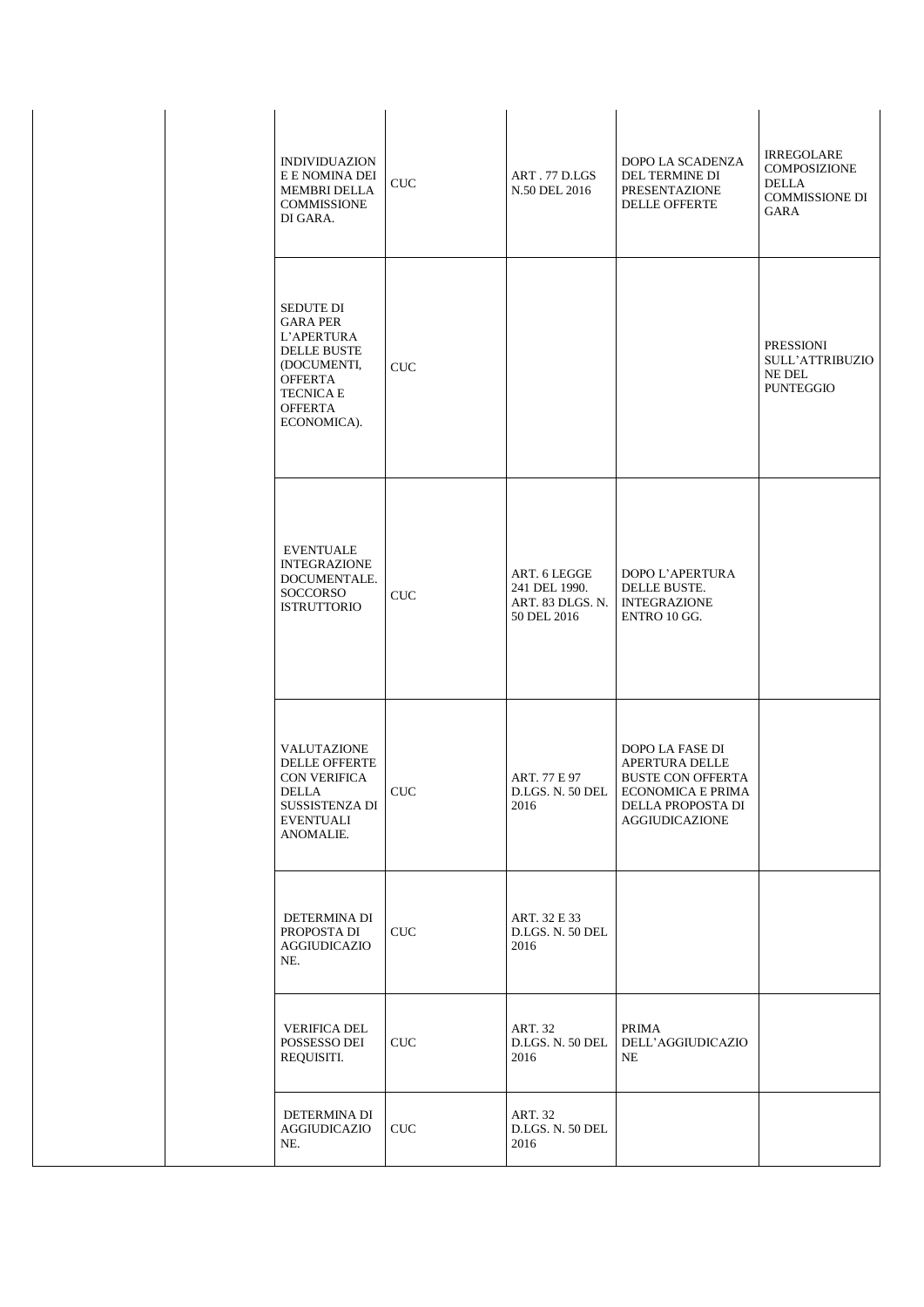|                                                           |                                                                                                          | <b>STIPULAZIONE</b><br>DEL<br><b>CONTRATTO</b>                                                                                                                                                     | <b>RESPONSABILE</b><br><b>DEL SERVIZIO</b>                          | ART. 32<br>D.LGS. N. 50 DEL<br>2016  | <b>NON PRIMA DI 35</b><br><b>GIORNI</b><br>DALL'AGGIUDICAZIO<br><b>NE ENTRO I</b><br>SUCCESSIVI 60 GG.                                                                                                                                                             |                                                                                                                                                                                                                                                                            |  |
|-----------------------------------------------------------|----------------------------------------------------------------------------------------------------------|----------------------------------------------------------------------------------------------------------------------------------------------------------------------------------------------------|---------------------------------------------------------------------|--------------------------------------|--------------------------------------------------------------------------------------------------------------------------------------------------------------------------------------------------------------------------------------------------------------------|----------------------------------------------------------------------------------------------------------------------------------------------------------------------------------------------------------------------------------------------------------------------------|--|
|                                                           | <b>ESPROPRIAZION</b><br><b>I PER PUBBLICA</b><br>UTILITÀ ED<br><b>ACQUISIZIONI</b><br><b>IMMOBILIARI</b> | <b>APPOSIZIONE</b><br><b>DEL VINCOLO</b><br><b>PREORDINATO</b><br><b>ALL'ESPROPRIO</b><br>(APPROVAZION<br>E DEL PIANO<br><b>URBANISTICO</b><br><b>GENERALE O DI</b><br>UNA SUA<br><b>VARIANTE)</b> | <b>UTC</b>                                                          | ART. 9, 10, 11<br>D.P.R. N. 327/2001 | SE L'OPERA NON È<br><b>INSERITA NEL PIANO</b><br><b>URBANISTICO</b><br>VIGENTE, AVVISO<br><b>AVVIO PROC.TO</b><br><b>ALMENO 20 GIORNI</b><br>PRIMA<br><b>DELL'EMANAZIONE</b><br>DELL'ATTO DI<br>APPOSIZIONE DEL<br>VINCOLO. DURATA<br>QUINQUENNALE DEL<br>VINCOLO. | RISCHIO DI<br>DISPARITÀ DI<br>TRATTAMENTO,<br><b>FAVORITISMI E</b><br><b>CONDOTTE</b><br><b>OPPORTUNISTICH</b><br>E<br>NELL'INDIVIDUAZ<br><b>IONE DELLE AREE</b><br>DA<br>ASSOGGETTARE<br>AD ESPROPRIO.<br><b>ILLEGITTIMA</b><br><b>REITERAZIONE</b><br>DEI VINCOLI.       |  |
|                                                           |                                                                                                          |                                                                                                                                                                                                    | <b>DICHIARAZIONE</b><br>DI PUBBLICA<br>UTILITÀ<br><b>DELL'OPERA</b> | <b>UTC</b>                           | ART. 12, 17 D.P.R.<br>N. 327/2001                                                                                                                                                                                                                                  | <b>ENTRO IL TERMINE DI</b><br>EFFICACIA DEL<br><b>VINCOLO</b><br><b>PREORDINATO</b><br>ALL'ESPROPRIO.<br><b>COMUNICAZIONE</b><br><b>AVVIO DEL PROC.TO</b><br>DI APPROVAZIONE<br>DEL PROGETTO<br><b>DEFINITIVO PER</b><br><b>OSSERVAZIONI</b><br>ENTRO 30 G.<br>SUCCESSIVI. |  |
| PROCEDURE DI<br><b>ACQUISIZIONE</b><br><b>IMMOBILIARE</b> |                                                                                                          | <b>DETERMINAZIO</b><br>NE<br><b>PROVVISORIA</b><br><b>DELL'INDENNIT</b><br>À DI ESPROPRIO                                                                                                          | <b>UTC</b>                                                          | ART. 20 DPR N.<br>327/2001           | ENTRO I 30 GIORNI<br>DALL'EFFICACIA<br>DELL'ATTO CHE<br>DICHIARA LA P.U.,<br>NOTIFICA ELENCO<br>DEI BENI<br><b>ESPROPRIATI E</b><br>SOMME OFFERTE<br>PER OSSERVAZIONI<br>ENTRO 30 G.<br>SUCCESSIVI.                                                                |                                                                                                                                                                                                                                                                            |  |
|                                                           |                                                                                                          | <b>DETERMINAZIO</b><br>NE DEFINITIVA<br><b>DELL'INDENNIT</b><br>À DI ESPROPRIO                                                                                                                     | <b>UTC</b>                                                          | ART. 21 DPR N.<br>327/2001           | IN DIFETTO DI<br>ACCORDO SULLA<br><b>DETERMINAZIONE</b><br>DELL'INDENNITA',<br>NOTIFICA INVITO AL<br>PROPRIETARIO A<br>COMUNICARE<br><b>ENTRO20 GIORNI SE</b><br><b>INTENDA AVVALERSI</b><br><b>DELLA TERNA</b><br>ARBITRALE.                                      | <b>IRREGOLARITÀ</b><br><b>NELLA</b><br><b>DETERMINAZION</b><br>E<br>DELL'INDENNITÀ<br>DI ESPROPRIO                                                                                                                                                                         |  |
|                                                           |                                                                                                          | <b>DECRETO DI</b><br><b>ESPROPRIO</b>                                                                                                                                                              | <b>UTC</b>                                                          | ART. 23 DPR N.<br>327/2001           | NOTIFICA AL<br>PROPRIETARIO, CON<br>UN AVVISO DEL<br>LUOGO, GIORNO E<br>ORA IN CUI E'<br><b>PREVISTA</b><br>L'ESECUZIONE DEL<br>DECRETO DI<br>ESPROPRIAZIONE,<br><b>ALMENO SETTE</b><br><b>GIORNI PRIMA DI</b><br>ESSA.                                            |                                                                                                                                                                                                                                                                            |  |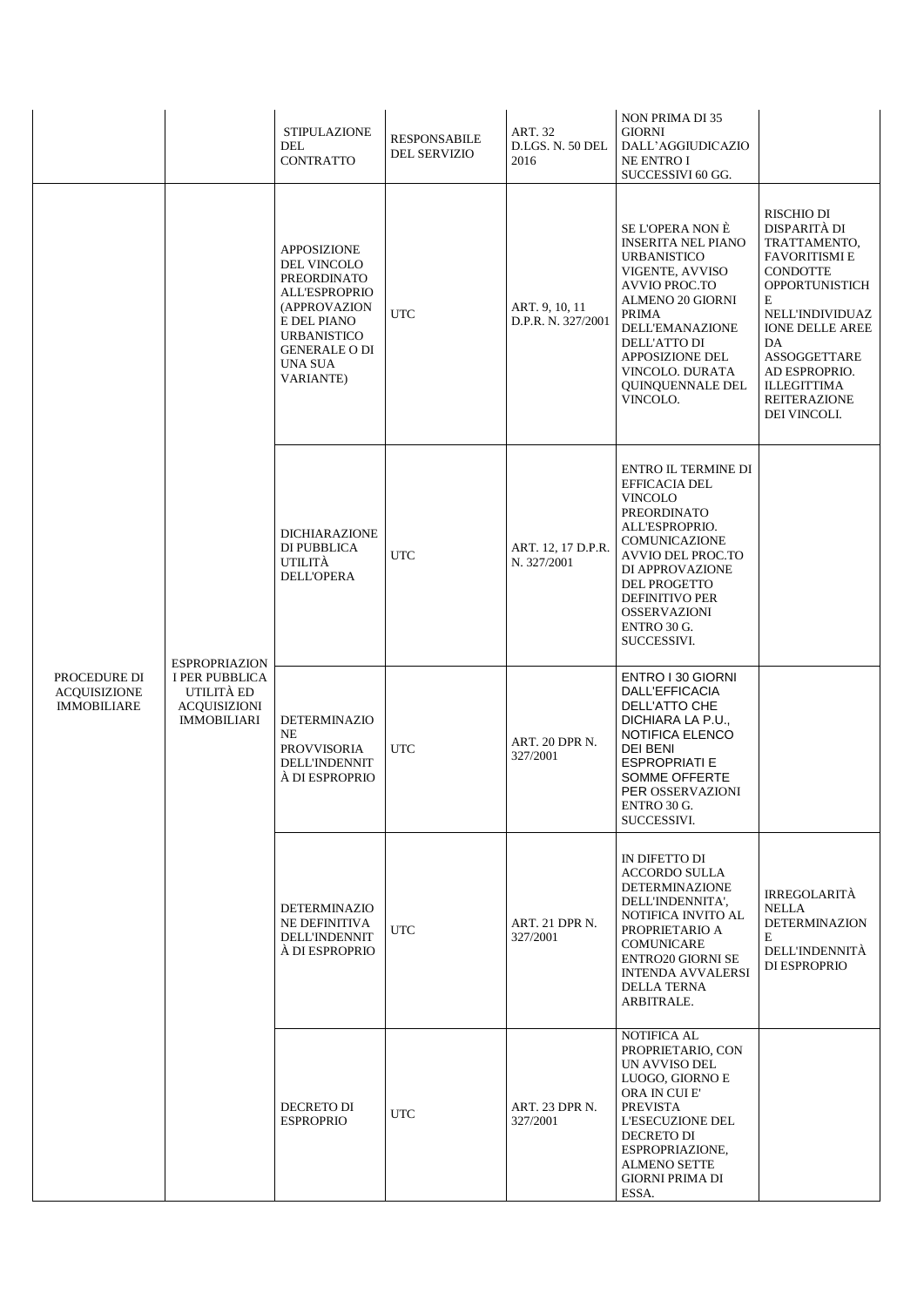|                                         |                                                                                                                                                                     | <b>IMMISSIONE</b><br>NEL POSSESSO<br><b>DEL BENE</b>                                                                                             | <b>UTC</b>                                            | ART. 24 DPR N.<br>327/2001                                                                               | <b>ENTRO DUE ANNI</b><br>DAL DECRETO DI<br><b>ESPROPRIO</b>                                                                                                                                                                                                                                                                       |                                                                                                    |
|-----------------------------------------|---------------------------------------------------------------------------------------------------------------------------------------------------------------------|--------------------------------------------------------------------------------------------------------------------------------------------------|-------------------------------------------------------|----------------------------------------------------------------------------------------------------------|-----------------------------------------------------------------------------------------------------------------------------------------------------------------------------------------------------------------------------------------------------------------------------------------------------------------------------------|----------------------------------------------------------------------------------------------------|
|                                         |                                                                                                                                                                     | <b>STATO DI</b><br><b>CONSISTENZA</b>                                                                                                            | <b>UTC</b>                                            | ART. 24 DPR N.<br>327/2001                                                                               | CONTESTUALMENTE<br>AL VERBALE DI<br><b>IMMISSIONE O</b><br><b>SUCCESSIVAMENTE</b><br>SENZA RITARDO E<br>PRIMA CHE SIA<br><b>MUTATO LO STATO</b><br>DEI LUOGHI                                                                                                                                                                     | INOSSERVANZA<br><b>REGOLE</b><br>PROCEDURALI A<br>GARANZIA DEL<br>CONTRADDITTORI<br>O              |
|                                         |                                                                                                                                                                     | TRASCRIZIONE<br>DEL DECRETO<br>DI ESPROPRIO                                                                                                      | <b>UTC</b>                                            | ART. 25 DPR N.<br>327/2001                                                                               |                                                                                                                                                                                                                                                                                                                                   |                                                                                                    |
|                                         |                                                                                                                                                                     | PAGAMENTO<br><b>DELL'INDENNIT</b><br>À                                                                                                           | <b>UTC</b>                                            | ART. 26 DPR N.<br>327/2001                                                                               | PAGAMENTO ENTRO<br>30 GIORNI<br>DELL'INDENNITÀ<br>ACCETTATA;<br>DEPOSITO PRESSO LA<br>CASSA DEPOSITI E<br>PRESTITI IN CASO DI<br>MANCATA<br><b>ACCETTAZIONE</b><br>DELL'INDENNITÀ<br><b>PROVVISORIA</b>                                                                                                                           |                                                                                                    |
|                                         | <b>PROCEDURA</b><br><b>SPECIALE DI</b><br><b>ACQUISTO IN</b><br>VIA DI<br>PRELAZIONE EX<br>ART. 60 CC.                                                              | <b>INSERIMENTO</b><br><b>DEL BENE</b><br><b>NELLO</b><br><b>STRUMENTO</b><br><b>URBANISTICO</b><br><b>GENERALE</b>                               | <b>UTC</b>                                            | ART. 60 E SS.<br>D.LVO N. 42/2004                                                                        | ENTRO 60 GIORNI DAL<br>RICEVIMENTO DELLA<br>DENUNCIA DI<br>ALIENAZIONE DEL<br><b>BENE IMMOBILE</b><br>SOGGETTO A<br>VINCOLO<br>CULTURALE (ART. 59)<br>FACOLTÀ PER L'ENTE<br>DI ACQUISTARE IL<br><b>BENE IN VIA DI</b><br>PRELAZIONE AL<br><b>MEDESIMO PREZZO</b><br><b>STABILITO</b><br>NELL'ATTO DI<br>ALIENAZIONE (ART.<br>60); | <b>IRREGOLARITÀ</b><br><b>NELLA</b><br><b>DETERMINAZION</b><br>E<br>DELL'INDENNITÀ<br>DI ESPROPRIO |
|                                         | D.LVO N. 42/2004                                                                                                                                                    | PROPOSTA DI<br>PRELAZIONE                                                                                                                        | <b>UTC</b>                                            | ART. 62 E SS.<br>D.LVO N. 42/2004                                                                        | LA PROPOSTA DI<br>PRELAZIONE DEVE<br><b>ESSEE NOTIFICATA</b><br>ALL'ALIENANTE E<br>ALL'ACQUIRENTE;<br><b>DALLA DATA</b><br><b>DELL'ULTIMA</b><br><b>MODIFICA SI</b><br>DETERMINA IL<br>PASSAGGIO DI<br>PROPRIETÀ                                                                                                                  |                                                                                                    |
| PROTEZIONE CIVILE<br><b>E SICUREZZA</b> | <b>PIANIFICAZIONE</b><br>: PREVISIONE<br><b>DEGLI SCENARI</b><br>DI RISCHIO E<br><b>INDIVIDUAZION</b><br>E DELLE<br>MISURE DI<br>PREVENZIONE E<br><b>INTERVENTO</b> | <b>ISTRUTTORIA</b><br>PER LA<br>PREDISPOSIZIO<br>NE DEL PIANO<br>DI PROTEZIONE<br><b>CIVILE</b><br><b>COMUNALE O</b><br><b>INTERCOMUNA</b><br>LE | <b>UFFICIO TECNICO</b><br>E ORGANO<br><b>POLITICO</b> | ART. 15 L.<br>225/1992 E<br>SS.MM.; ART. 108<br>D.LGS. 112/1998;<br><b>NORMATIVA</b><br><b>REGIONALE</b> |                                                                                                                                                                                                                                                                                                                                   |                                                                                                    |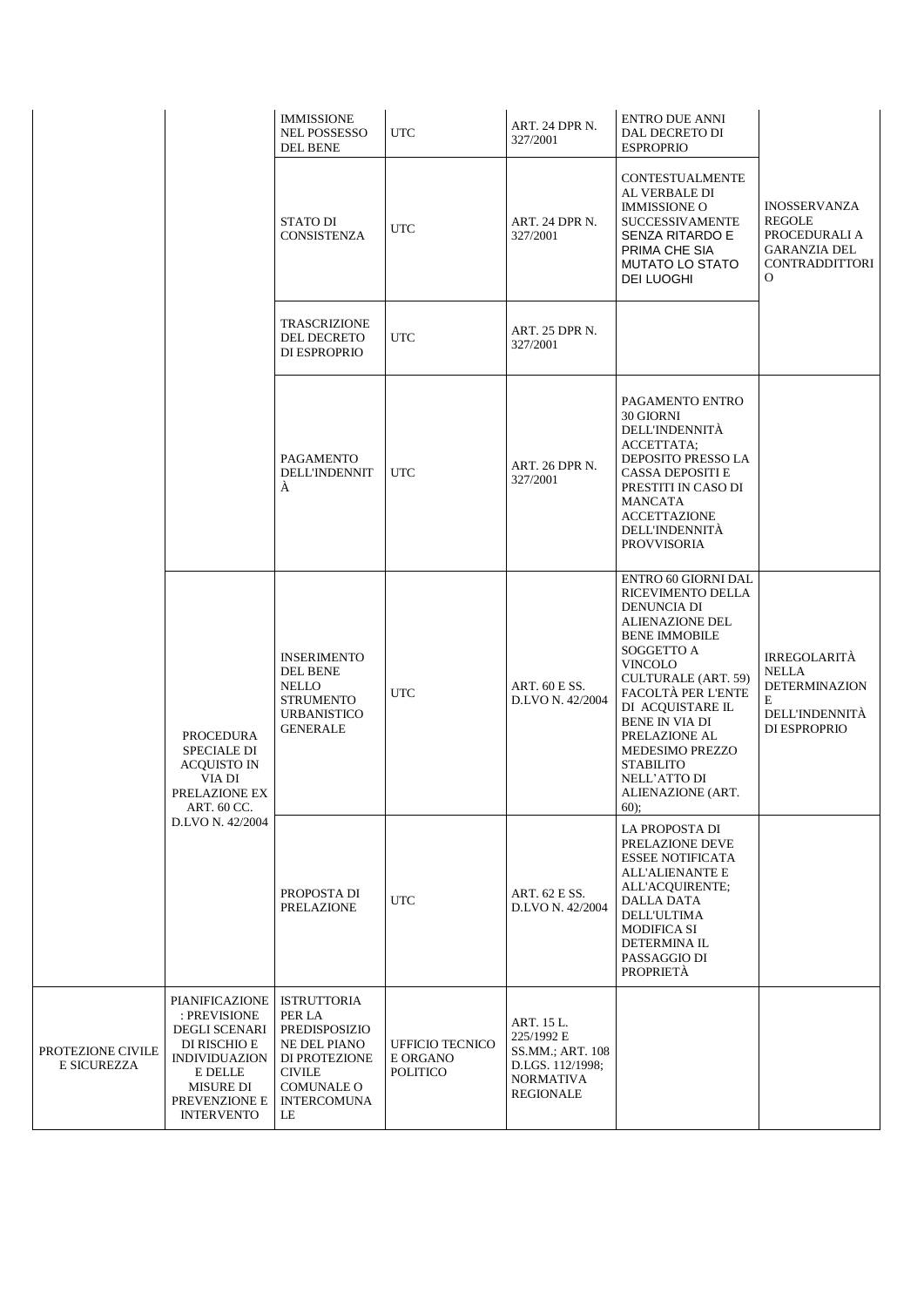| <b>AFFIDAMENTO</b><br><b>INCARICO</b><br><b>REDAZIONE DEL</b><br><b>PIANO</b>                                                              | <b>UFFICIO TECNICO</b>                     | ART. 36 D.LGS.<br>50/2016; ARTT.<br>152 E SEGG.<br>D.LGS. 50/2016                                                                                                                             |                                                                                                                     | <b>INDIVIDUAZIONE</b><br>ARBITRARIA DEL<br>CORRISPETTIVO<br>PER FAVORIRE<br><b>L'AFFIDAMENTO</b><br>DIRETTO:<br><b>PREVISIONE</b><br>REQUISITI DI<br><b>PARTECIPAZIONE</b><br>PERSONALIZZATI;<br><b>DISOMOGENEITÀ</b><br>DI VALUTAZIONE<br><b>NELL'INDIVIDUAZ</b><br><b>IONE DEL</b><br><b>SOGGETTO</b><br>AFFIDATARIO;SC<br>ARSO<br><b>CONTROLLO DEL</b><br>POSSESSO DEI<br>REQUISITI DI |
|--------------------------------------------------------------------------------------------------------------------------------------------|--------------------------------------------|-----------------------------------------------------------------------------------------------------------------------------------------------------------------------------------------------|---------------------------------------------------------------------------------------------------------------------|-------------------------------------------------------------------------------------------------------------------------------------------------------------------------------------------------------------------------------------------------------------------------------------------------------------------------------------------------------------------------------------------|
| <b>REDAZIONE</b><br><b>PIANO</b>                                                                                                           | <b>PROFESSIONISTA</b><br><b>INCARICATO</b> | ART. 15 L.<br>225/1992;<br><b>INDICAZIONI</b><br><b>OPERATIVE DEL</b><br><b>DIPARTIMENTO</b><br><b>DELLA</b><br><b>PROTEZIONE</b><br><b>CIVILE; LINEE</b><br><b>GUIDA</b><br><b>REGIONALI</b> |                                                                                                                     |                                                                                                                                                                                                                                                                                                                                                                                           |
| <b>APPROVAZIONE</b><br>PIANO DI<br><b>PROTEZIONE</b><br><b>CIVILE</b>                                                                      | CONSIGLIO<br>COMUNALE                      | ART. 42 D.LGS.<br>267/2000                                                                                                                                                                    | <b>ENTRO 90 GIORNI</b><br>DALL'ENTRATA IN<br>VIGORE DEL D.L.<br>59/2012, CONVERTITO<br>NELLA L. 100/2012            |                                                                                                                                                                                                                                                                                                                                                                                           |
| TRASMISSIONE<br><b>DEL PIANO</b><br>ALLA REGIONE,<br>PREFETTURA E<br>PROVINCIA,<br><b>TERRITORIALM</b><br><b>ENTE</b><br><b>COMPETENTI</b> | <b>UFFICIO TECNICO</b>                     | ART. 15 L.<br>225/1992                                                                                                                                                                        | <b>TEMPESTIVO</b>                                                                                                   |                                                                                                                                                                                                                                                                                                                                                                                           |
| PUBBLICAZIONE<br>DEL PIANO DI<br><b>PROTEZIONE</b><br><b>CIVILE NEL SITO</b><br>DEL COMUNE                                                 | <b>UFFICIO TECNICO</b>                     | ART. 39 D.LGS.<br>33/2013                                                                                                                                                                     | <b>TEMPESTIVO</b>                                                                                                   |                                                                                                                                                                                                                                                                                                                                                                                           |
| VALUTAZIONE<br><b>PERIODICA</b><br><b>DELL'OPERATIV</b><br>ITÀ DEL PIANO                                                                   | UFFICIO TECNICO                            | ART. 15 L.<br>225/1992;<br><b>NORMATIVA</b><br>REGIONALE                                                                                                                                      | <b>SECONDO LA</b><br><b>TEMPISTICA</b><br><b>INDICATA DALLE</b><br>LINEE GUIDA<br>REGIONALI O DALLO<br>STESSO PIANO |                                                                                                                                                                                                                                                                                                                                                                                           |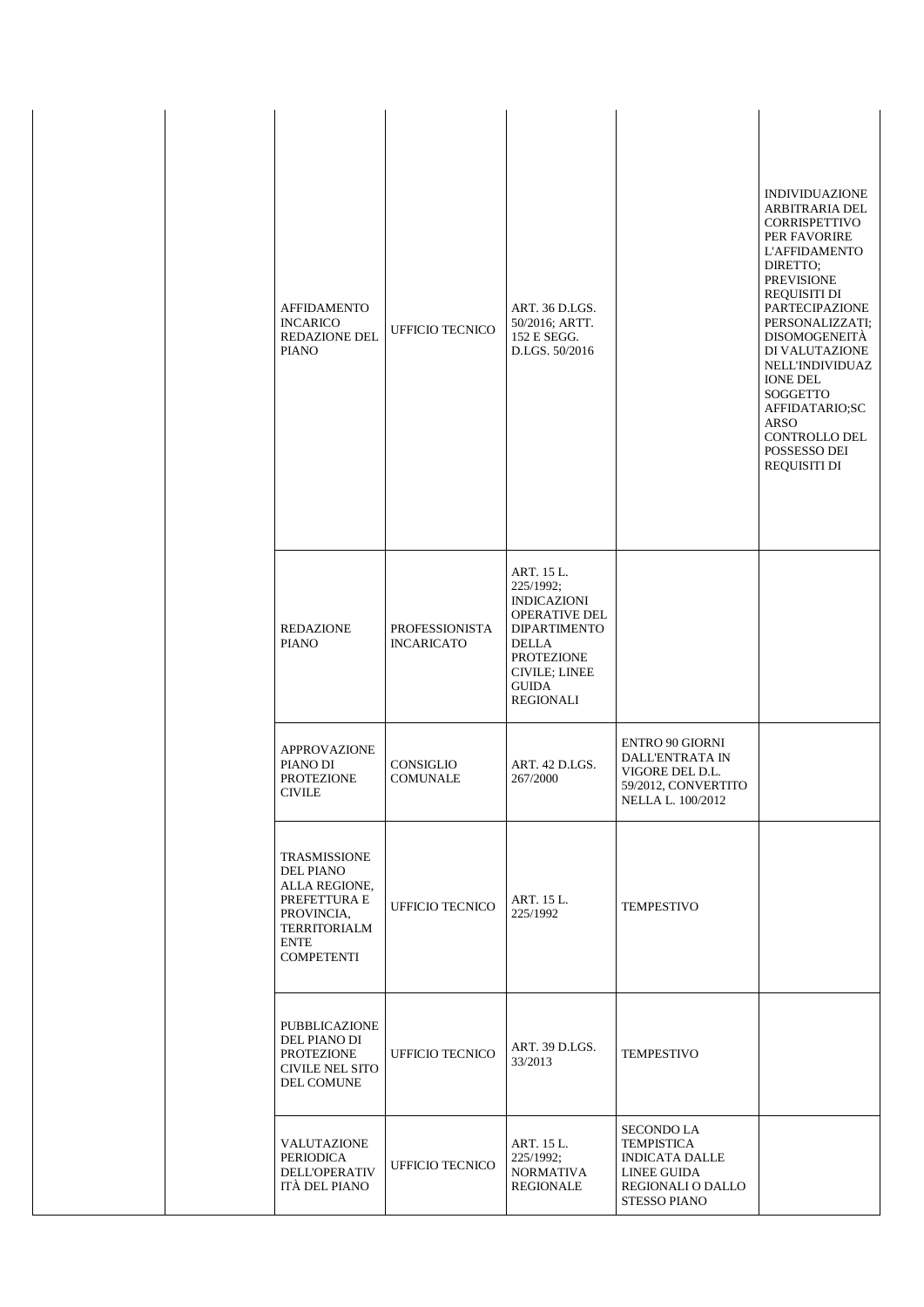|                                                                                                           | <b>COSTANTE</b><br><b>AGGIORNAMEN</b><br>TO DEI DATI E<br>DELLE<br><b>PROCEDURE</b><br><b>OPERATIVE DEL</b><br><b>PIANO</b>                                                                                                                    | UFFICI E<br>CONSIGLIO<br>COMUNALE                                                                                                                                                                                  | ART. 15 L.<br>225/1992;<br><b>NORMATIVA</b><br>REGIONALE                                                         | <b>SECONDO LA</b><br><b>TEMPISTICA</b><br><b>INDICATA DALLE</b><br>LINEE GUIDA<br>REGIONALI O DALLO<br><b>STESSO PIANO</b>                                                                                                                                                                                          |                                                                                                                                                                                                                                                          |
|-----------------------------------------------------------------------------------------------------------|------------------------------------------------------------------------------------------------------------------------------------------------------------------------------------------------------------------------------------------------|--------------------------------------------------------------------------------------------------------------------------------------------------------------------------------------------------------------------|------------------------------------------------------------------------------------------------------------------|---------------------------------------------------------------------------------------------------------------------------------------------------------------------------------------------------------------------------------------------------------------------------------------------------------------------|----------------------------------------------------------------------------------------------------------------------------------------------------------------------------------------------------------------------------------------------------------|
|                                                                                                           | <b>NOMINA</b><br><b>CENTRO</b><br><b>OPERATIVO</b><br>COMUNALE                                                                                                                                                                                 | <b>SINDACO</b>                                                                                                                                                                                                     | <b>DIRETTIVA DEL</b><br><b>DIPARTIMENTO</b><br><b>DELLA</b><br><b>PROTEZIONE</b><br>CIVILE DEL 11<br>MAGGIO 1997 | <b>TEMPESTIVA</b>                                                                                                                                                                                                                                                                                                   |                                                                                                                                                                                                                                                          |
|                                                                                                           | <b>PREVISIONE:</b><br><b>IDENTIFICAZIO</b><br>NE SCENARI DI<br><b>RISCHIO</b><br>PROBABILE,<br>SORVEGLIANZA<br>E VIGILANZA IN<br><b>TEMPO REALE</b><br><b>DEGLI EVENTI E</b><br>DEI<br>CONSEGUENTI<br>LIVELLI DI<br><b>RISCHIO ATTESI</b>      | SINDACO OUALE<br><b>AUTORITÀ</b><br><b>COMUNALE DI</b><br><b>DIREZIONE E</b><br>COORDINAMENTO<br>E IMPULSO PER<br><b>GLI INTERVENTI</b><br>NECESSARI;<br><b>SOGGETTI</b><br><b>SCIENTIFICI E</b><br><b>TECNICI</b> | TUEL - L.<br>225/1992 - D.LGS.<br>31/03/1998, N. 112<br>$(ART. 108) -$<br>ART. 163 D.LGS.<br>50/2016             | <b>TEMPO</b><br><b>STRETTAMENTE</b><br>NECESSARIO AD<br><b>ELIMINARE LE</b><br><b>SITUAZIONI</b><br>DANNOSE O<br>PERICOLOSE PER LA<br>PUBBLICA O PRIVATA<br><b>INCOLUMITÀ</b><br><b>DERIVANTI</b><br>DALL'EVENTO,<br><b>COMUNQUE NON</b><br>SUPERIORE A 15<br><b>GIORNI</b><br>DALL'INSORGERE<br><b>DELL'EVENTO</b> |                                                                                                                                                                                                                                                          |
| <b>GESTIONE</b><br><b>DELLE</b><br><b>EMERGENZE</b><br><b>SUL</b><br><b>TERRITORIO</b><br><b>COMUNALE</b> | PREVENZIONE:<br><b>ALLERTAMENT</b><br>О.<br>PIANIFICAZIONE<br><b>DELL'EMERGEN</b><br>ZA.<br><b>INFORMAZIONE</b><br>ALLA<br>POPOLAZIONE -<br>ATTIVITÀ DI<br><b>SOMMA</b><br><b>URGENZA -</b><br><b>MISURE</b><br><b>INDILAZIONABI</b><br>LI     | <b>SINDACO</b>                                                                                                                                                                                                     | L. 265/1999 (ART.<br>$12) - D.L.$<br>11/06/1998, N. 180                                                          |                                                                                                                                                                                                                                                                                                                     | AFFIDAMENTI DI<br>LAVORI, SERVIZI<br><b>E FORNITURE</b><br><b>SENZAIL</b><br>RISPETTO DEI<br>PRINCIPI DI<br>PUBBLICITÀ,<br>TRASPARENZA,<br>CONCORRENZA.                                                                                                  |
|                                                                                                           | <b>SOCCORSOE</b><br><b>ASSISTENZA:</b><br>PRIMA<br><b>ASSISTENZA -</b><br>ATTIVITÀ DI<br><b>SOMMA</b><br><b>URGENZA -</b><br>MISURE<br><b>INDILAZIONABI</b><br>LI - ORDINANZE<br>IN DEROGA AD<br><b>OGNI</b><br>DISPOSIZIONE<br><b>VIGENTE</b> | <b>SINDACO</b>                                                                                                                                                                                                     | TUEL - L.<br>225/1992 - D.LGS.<br>31/03/1998, N. 112<br>$(ART. 108) -$<br>ART. 163 D.LGS.<br>50/2016             | 180 GIORNI,<br>PROROGABILI PER<br>ALTRI 180                                                                                                                                                                                                                                                                         | UTILIZZO<br>DISTORTO DEL<br>"FONDO PER LE<br>EMERGENZE<br>NAZIONALI" (ART.<br>5 L.225/1992) -<br>AFFIDAMENTI DI<br>LAVORI, SERVIZI<br><b>E FORNITURE</b><br><b>SENZAIL</b><br>RISPETTO DEI<br>PRINCIPI DI<br>PUBBLICITÀ,<br>TRASPARENZA,<br>CONCORRENZA. |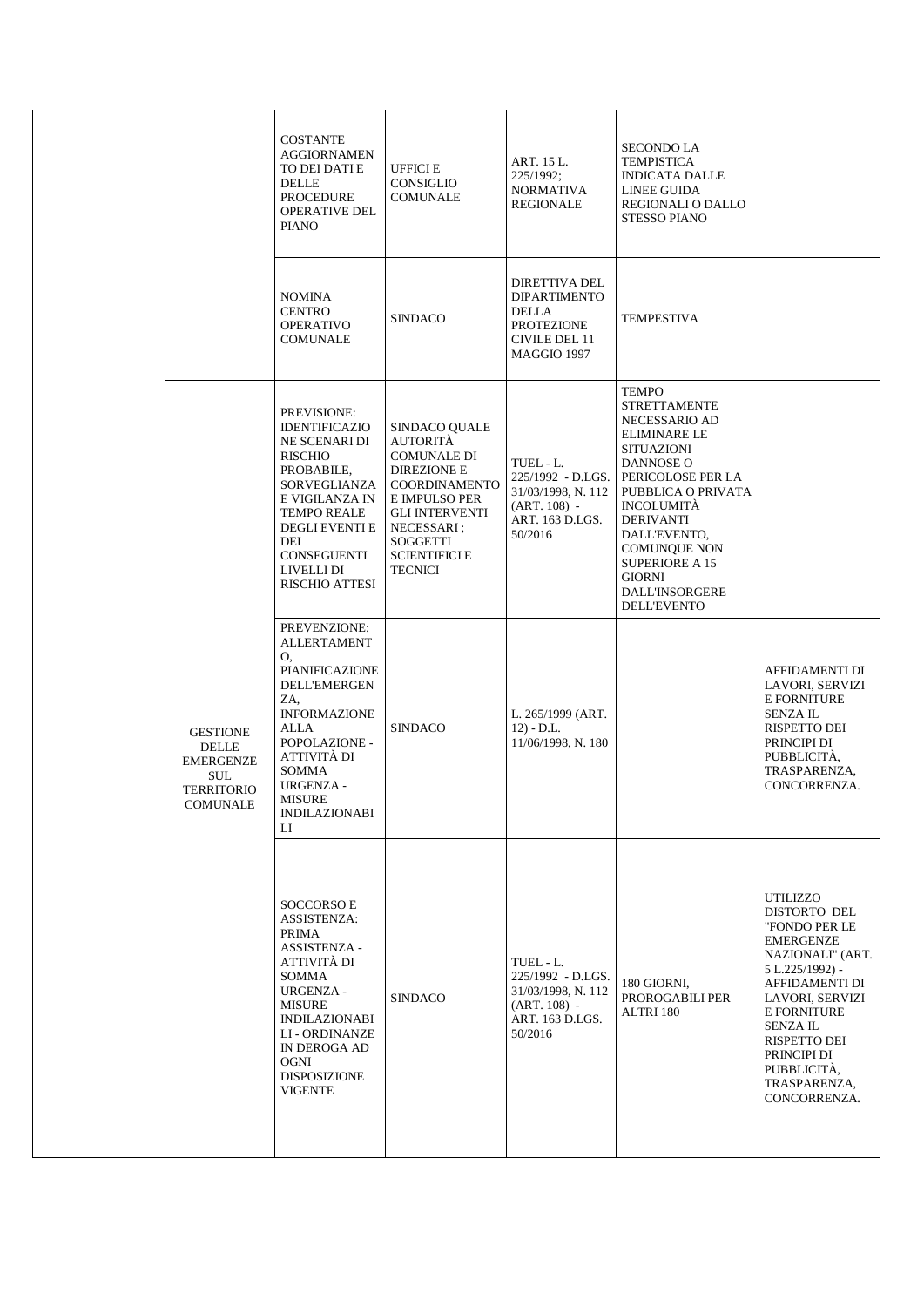|                                                                               | PROCEDURE DI<br>SOMMA<br>URGENZA:<br><b>VERBALE DI</b><br><b>SOMMA</b><br><b>URGENZA E</b><br><b>IMMEDIATA</b><br><b>ESECUZIONE</b><br><b>DEI LAVORI</b><br>(AFFIDAMENTO<br><b>DIRETTO ENTRO</b><br>IL LIMITE DI $\epsilon$<br>200.000,00 O<br><b>QUANTO</b><br>NECESSARIO A<br><b>RIMUOVERE LO</b><br>STATO DI<br>PREGIUDIZIO). | <b>RESPONSABILE</b><br>DEL<br>PROCEDIMENTO-<br><b>TECNICO</b><br><b>UTC</b>    | ART. 163 D.LGS.<br>50/2016                                                             | TEMPESTIVO -<br>TRASMISSIONE ALLA<br><b>STAZIONE</b><br>APPALTANTE (ENTRO<br>10 GIORNI) | AFFIDAMENTI DI<br>LAVORI, SERVIZI<br><b>E FORNITURE</b><br><b>SENZAIL</b><br>RISPETTO DEI<br>PRINCIPI DI<br>PUBBLICITÀ,                                                                                       |
|-------------------------------------------------------------------------------|----------------------------------------------------------------------------------------------------------------------------------------------------------------------------------------------------------------------------------------------------------------------------------------------------------------------------------|--------------------------------------------------------------------------------|----------------------------------------------------------------------------------------|-----------------------------------------------------------------------------------------|---------------------------------------------------------------------------------------------------------------------------------------------------------------------------------------------------------------|
|                                                                               | PROCEDURE DI<br><b>SOMMA</b><br>URGENZA:<br>PERIZIA<br><b>GIUSTIFICATIVA</b><br>DEI LAVORI E<br><b>TRASMISSIONE</b><br>DELLA STESSA,<br><b>UNITAMENTE</b><br>AL VERBALE DI<br>SOMMA<br>URGENZA, ALLA<br><b>STAZIONE</b><br><b>APPALTANTE</b>                                                                                     | <b>RESPONSABILE</b><br><b>DEL</b><br>PROCEDIMENTO -<br><b>TECNICO</b>          | ART. 163 D.LGS.<br>50/2016                                                             | <b>ENTRO 10 GIORNI</b>                                                                  | TRASPARENZA,<br>CONCORRENZA -<br>DEFINIZIONE<br>CONSENSUALE<br>DEL PREVENTIVO<br>ELUDENDO I<br>PREZZI DEFINITI<br>DAI PREZZARI<br>UFFICIALI DI<br>RIFERIMENTO E<br>IN ASSENZA<br>DELLA<br>RIDUZIONE DEL<br>20 |
|                                                                               | PROCEDURE DI<br><b>SOMMA</b><br>URGENZA:<br><b>COPERTURA</b><br>SPESA E<br><b>APPROVAZIONE</b><br>LAVORI                                                                                                                                                                                                                         | <b>RESPONSABILI</b><br>DEI SERVIZI -<br><b>ORGANO</b><br>POLITICO              | ART. 163 D.LGS.<br>50/2016 - ART.<br>191, COMMA 3 E<br>194, COMMA 1,<br>LETT. E) TUEL. | <b>TEMPESTIVO</b>                                                                       |                                                                                                                                                                                                               |
|                                                                               | PATTI PER LA<br><b>SICUREZZA</b><br><b>URBANA</b>                                                                                                                                                                                                                                                                                | PREFETTO E<br><b>SINDACO</b>                                                   | ART. 5, D.L.20<br>FEBBRAIO 2017,<br>N. 14.                                             |                                                                                         |                                                                                                                                                                                                               |
| <b>SPECIFICI</b><br><b>INTERVENTI</b><br>PER LA<br><b>SICUREZZA</b><br>URBANA | <b>ACCERTAMENT</b><br>O,<br>CONTESTAZION<br>E E ORDINE DI<br><b>ALLONTANAME</b><br>NTO DA LUOGHI<br><b>INTERNIE</b><br>PERTINENZIALI<br>INSISTENTI<br>NELLE<br><b>INFRASTRUTTU</b><br>RE DEL<br>TRASPORTO<br>PUBBLICO                                                                                                            | POLIZIA LOCALE<br>E UFFICIALI ED<br>AGENTI DI<br><b>POLIZIA</b><br>GIDIZIARIA. | ART. 9 - 10,<br>D.L.20<br>FEBBRAIO 2017,<br>N. 14.                                     |                                                                                         |                                                                                                                                                                                                               |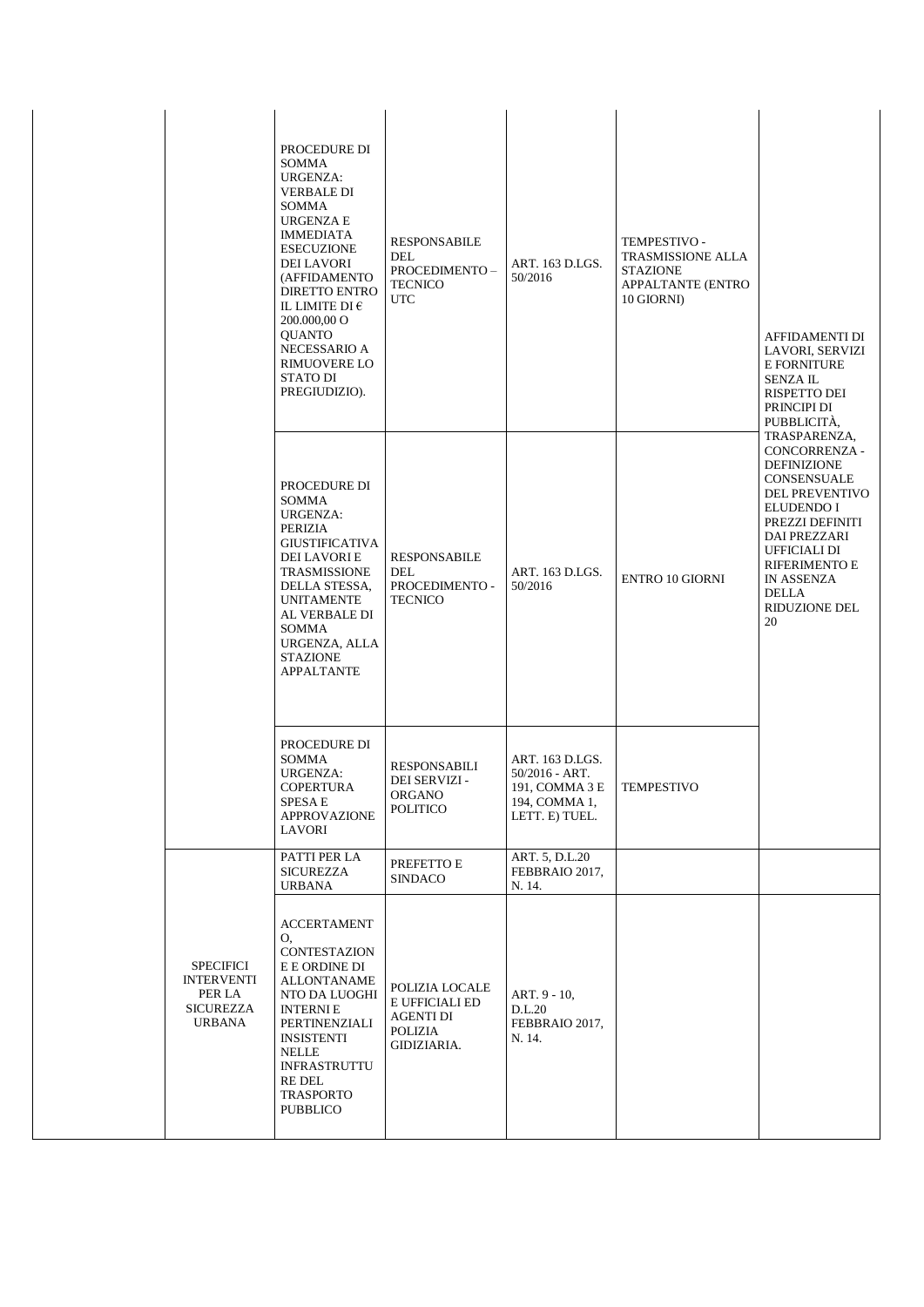| <b>PREVENZIONE</b><br><b>DELLE</b><br>MANIFESTAZIO<br>NI DI CD. "MALA<br>MOVIDA" -<br><b>LIMITAZIONE</b><br>DEGLI ORARI DI<br><b>VENDITA DEGLI</b><br>ALCOLICI                                                                                                                                              | <b>SINDACO</b>              | AR. 8, D.L.20<br>FEBBRAIO 2017,<br>N. 14 - ART. 50<br>COMMA 7-BIS<br>TUEL. | PERIODO MASSIMO DI<br>30 GIORNI |                                                                                                                                          |
|-------------------------------------------------------------------------------------------------------------------------------------------------------------------------------------------------------------------------------------------------------------------------------------------------------------|-----------------------------|----------------------------------------------------------------------------|---------------------------------|------------------------------------------------------------------------------------------------------------------------------------------|
| <b>PREVENZIONE</b><br><b>DELLE</b><br>MANIFESTAZIO<br>NI DI CD. "MALA<br>MOVIDA" -<br><b>MISURE</b><br><b>INDIFFERIBILI E</b><br><b>URGENTI PER</b><br><b>SUPERARE</b><br>SITUAZIONI DI<br><b>GRAVE INCURIA</b><br>E DEGRADO DEL<br>TERRITORIO,<br><b>DELL'AMBIENTE</b><br>E DELLA<br>VIVIBILITÀ<br>URBANA. | <b>SINDACO</b>              | D.L. 20<br>FEBBRAIO 2017,<br>N. 14 - ART. 50,<br><b>COMMA 5 TUEL</b>       |                                 |                                                                                                                                          |
| MISURE PER IL<br><b>CONTRASTO DI</b><br><b>REATI DI</b><br><b>SOSTANZE</b><br><b>STUPEFACENTI</b>                                                                                                                                                                                                           | SINDACO -<br>POLIZIA LOCALE | D.L. 20<br>FEBBRAIO 2017,<br>N. 14 - ART. 54<br><b>TUEL</b>                |                                 |                                                                                                                                          |
| <b>MISURE IN</b><br><b>MATERIA DI</b><br><b>OCCUPAZIONI</b><br><b>ABUSIVE</b>                                                                                                                                                                                                                               | SINDACO -<br>POLIZIA LOCALE | D.L. 20<br>FEBBRAIO 2017,<br>N. 14 - ART. 54<br>TUEL                       |                                 | UTILIZZO<br><b>DISTORTO DELLE</b><br><b>MISURE</b><br>ADOTTATE PER<br><b>FAVORIRE</b><br><b>ALCUNI</b><br>SOGGETTI A<br>SCAPITO DI ALTRI |
|                                                                                                                                                                                                                                                                                                             |                             |                                                                            |                                 |                                                                                                                                          |
|                                                                                                                                                                                                                                                                                                             |                             |                                                                            |                                 |                                                                                                                                          |
|                                                                                                                                                                                                                                                                                                             |                             |                                                                            |                                 |                                                                                                                                          |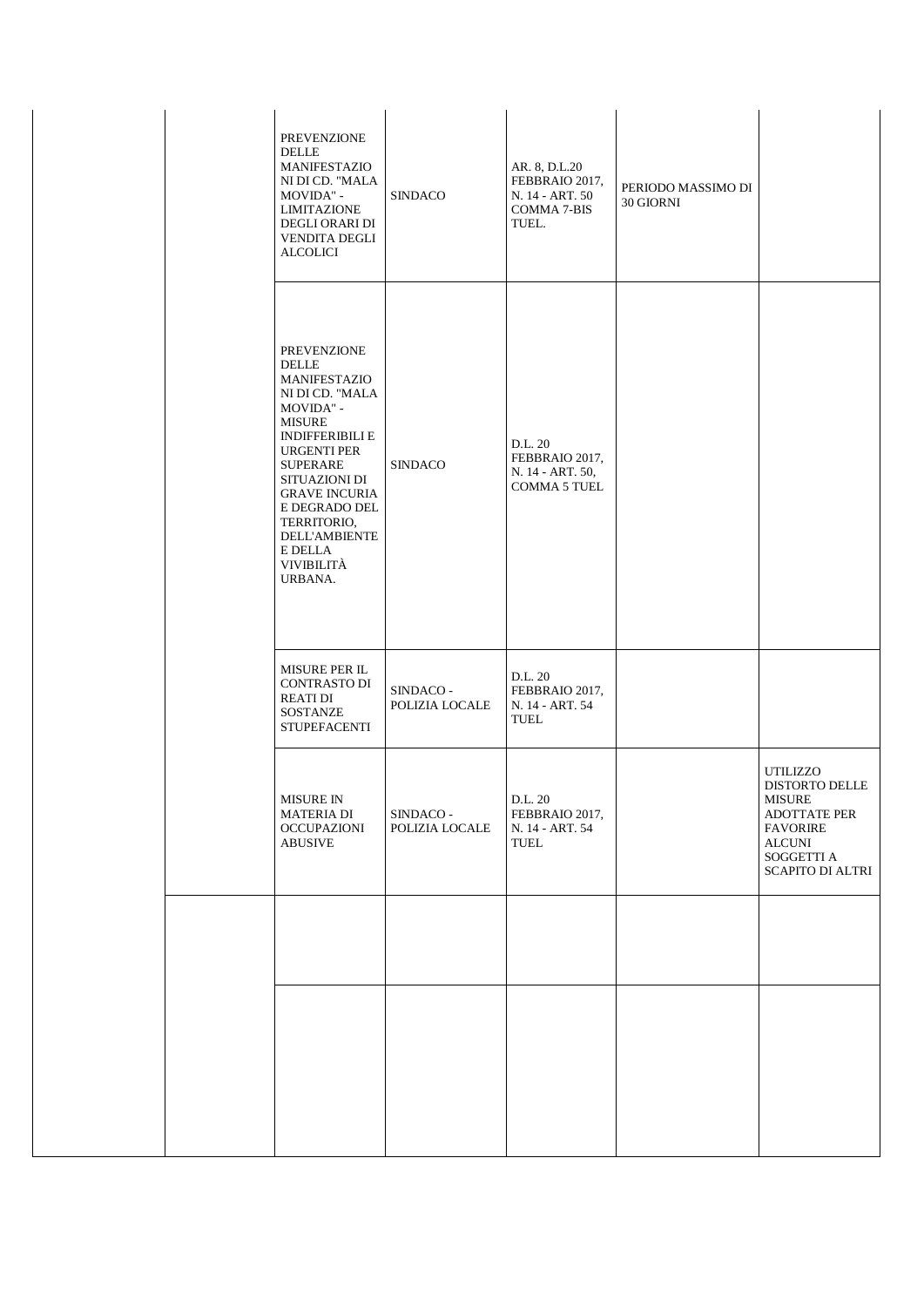|  | <b>REDAZIONE DEL</b><br>PROGETTO DI<br>VIDEOSORVEGL<br><b>IANZA</b>                                      | POLIZIA LOCALE                   |                                                                                                |                                                                                                                                                                                                                                                                                                                                                                                           |
|--|----------------------------------------------------------------------------------------------------------|----------------------------------|------------------------------------------------------------------------------------------------|-------------------------------------------------------------------------------------------------------------------------------------------------------------------------------------------------------------------------------------------------------------------------------------------------------------------------------------------------------------------------------------------|
|  | <b>APPROVAZIONE</b><br>PROGETTO DI<br><b>VIDEO</b><br>SORVEGLIANZA                                       | <b>GIUNTA</b><br><b>COMUNALE</b> |                                                                                                |                                                                                                                                                                                                                                                                                                                                                                                           |
|  | <b>AFFIDAMENTO</b><br><b>DELLA</b><br><b>FORNITURA E</b><br><b>INSTALLAZIONE</b><br><b>DELL'IMPIANTO</b> | POLIZIA LOCALE                   | ART. 36 D.LGS.<br>50/2016                                                                      | <b>INDIVIDUAZIONE</b><br>ARBITRARIA DEL<br><b>CORRISPETTIVO</b><br>PER FAVORIRE<br><b>L'AFFIDAMENTO</b><br>DIRETTO;<br><b>PREVISIONE</b><br><b>REQUISITI DI</b><br><b>PARTECIPAZIONE</b><br>PERSONALIZZATI;<br>DISOMOGENEITÀ<br>DI VALUTAZIONE<br>NELL'INDIVIDUAZ<br><b>IONE DEL</b><br><b>SOGGETTO</b><br>AFFIDATARIO;SC<br><b>ARSO</b><br>CONTROLLO DEL<br>POSSESSO DEI<br>REQUISITI DI |
|  | <b>INFORMATIVA</b><br><b>SUL SISTEMA</b>                                                                 | <b>SINDACO</b>                   | ART. 13 DEL<br>D.LGS. 196/2003;<br>DELIBERAZIONE<br><b>GARANTE</b><br>PRIVACY 8<br>APRILE 2010 |                                                                                                                                                                                                                                                                                                                                                                                           |
|  | CONTROLLO ${\sf E}$<br>CONSERVAZION<br>E DEI DATI                                                        | POLIZIA LOCALE                   | D.LGS. 196/2003;<br><b>DELIBERAZIONE</b><br><b>GARANTE</b><br>PRIVACY 8<br>APRILE 2010         | VIOLAZIONE<br>DELLA<br>RISERVATEZZA;<br>UTILIZZO<br><b>IMPROPRIO DEI</b><br>DATI RACCOLTI;<br><b>CONSERVAZIONE</b><br>DEI DATI OLTRE I<br><b>TERMINI</b><br><b>STABILITI</b>                                                                                                                                                                                                              |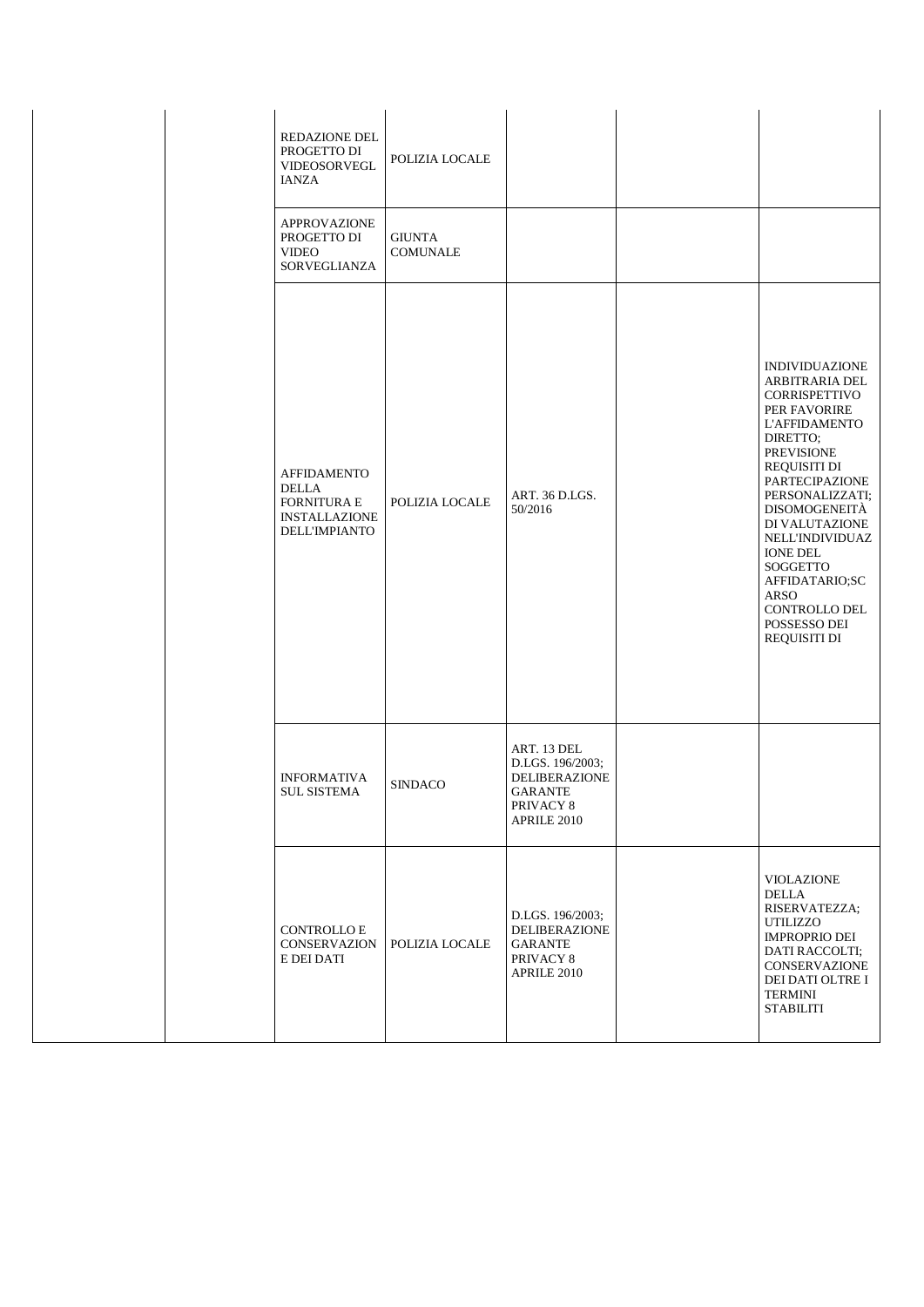|                                                                                                                                  | <b>DEFINIZIONE DI</b><br><b>AZIONI</b><br><b>INTERSETTORIA</b><br>LI.<br>PROGETTAZION<br>E INTERVENTI,<br><b>REALIZZAZIONE</b><br><b>DIRETTA DI</b><br><b>AZIONI PER LA</b><br><b>SICUREZZA</b><br>URBANA.<br><b>COORDINAMEN</b><br>TO ATTIVITÀ DI<br><b>SICUREZZA</b> |                |                                           |                                                                                                                             |
|----------------------------------------------------------------------------------------------------------------------------------|------------------------------------------------------------------------------------------------------------------------------------------------------------------------------------------------------------------------------------------------------------------------|----------------|-------------------------------------------|-----------------------------------------------------------------------------------------------------------------------------|
| PROGRAMMAZI<br>ONE GENERALE<br>DEGLI<br><b>INTERVENTI</b><br>PER LA<br><b>SICUREZZA</b><br><b>URBANA</b>                         | <b>URBANA</b><br><b>CONTROLLO</b><br><b>DELLE</b><br>ATTIVITÀ DI<br><b>POLIZIA</b><br>EDILIZIA,<br><b>COMMERCIALE</b><br>ED<br><b>AMBIENTALE E</b><br>DI POLIZIA<br><b>AMMINISTRATI</b><br>VA.                                                                         | POLIZIA LOCALE |                                           | CONTROLLI,<br><b>VERIFICHE,</b><br><b>ISPEZIONI E</b><br><b>SANZIONI IN</b><br><b>MANIERA NON</b><br><b>IMPARZIALE</b>      |
|                                                                                                                                  | <b>EFFETTUAZION</b><br>E DI<br>SOPRALLUOGHI<br>PER LA<br><b>REDAZIONE DEL</b><br>DOCUMENTO DI<br>VALUTAZIONE<br><b>DEI RISCHI E</b><br>PER LA<br><b>REDAZIONE DEI</b><br>PIANI DI<br><b>EMERGENZA E</b><br>DI<br>EVACUAZIONE.                                          |                | ART.43, D.LGS.9<br>APRILE 2008, N.<br>81. |                                                                                                                             |
|                                                                                                                                  | PRESENTAZION<br>E DELL'ISTANZA<br>SECONDO IL<br><b>MODELLO</b><br><b>APPROVATO</b><br><b>DALL'ENTE</b>                                                                                                                                                                 | POLIZIA LOCALE |                                           |                                                                                                                             |
| RILASCIO<br>PERMESSI DI<br>CIRCOLAZIONE,<br><b>PASS VARI</b><br>(DIVERSAMENT<br>E ABILI, ZTL,<br>PARCHEGGI<br><b>RESIDENTI</b> ) | <b>ISTRUTTORIA</b><br>DEL<br>PROCEDIMENTO<br><b>CON</b><br>VALUTAZIONE<br><b>DELLA</b><br>SUSSISTENZA<br>DEI REQUISITI<br><b>RICHIESTI</b><br><b>DALLA</b><br><b>NORMATIVA</b>                                                                                         | POLIZIA LOCALE | D.LGS. 285/1992<br>(ARTT. 7; 188)         | MANCATA O<br>PARZIALE<br><b>VERIFICA DEI</b><br><b>REQUISITI PER</b><br><b>FAVORIRE</b><br><b>ALCUNI</b><br><b>SOGGETTI</b> |
|                                                                                                                                  | COMUNICAZION<br>E IMPORTO DA<br>PAGARE                                                                                                                                                                                                                                 | POLIZIA LOCALE |                                           |                                                                                                                             |

-